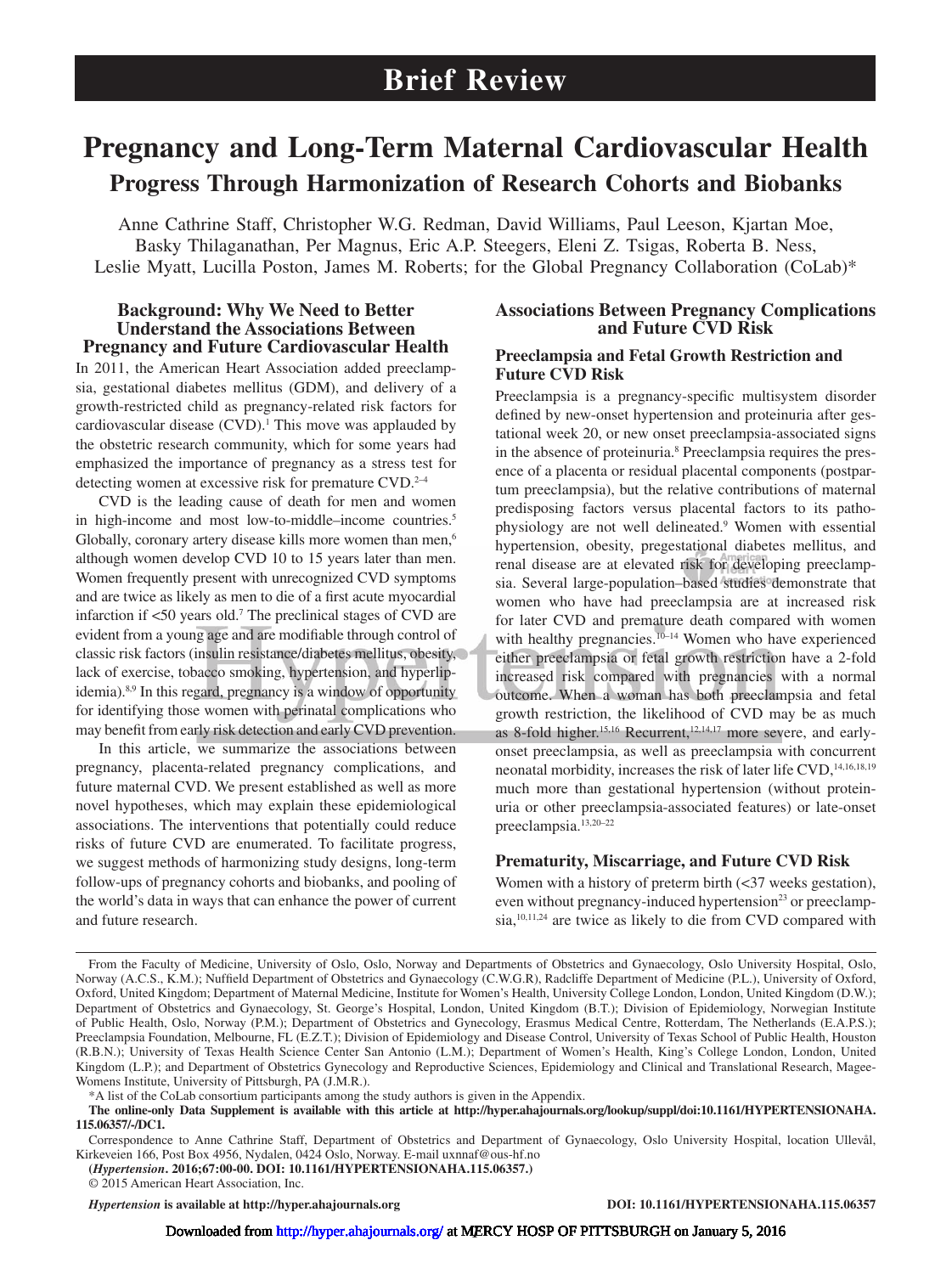women who delivered at term. Spontaneous preterm labor is caused by multiple pathological processes<sup>25</sup>; nonetheless, delivery of a preterm or small for gestational age infant overall, independent of smoking and other risk factors, has been shown to increase the risk of CVD death and hospitalization later in life.<sup>26</sup> Although less frequently investigated, recurrent miscarriages have also been linked to future CVD<sup>27</sup> and to endothelial dysfunction.28 Additionally, recurrent pregnancy loss is associated with pregnancy complications, such as placental abruption and hypertensive pregnancy disorders, which are independently associated with markers of cardiovascular dysfunction, at least in the short term.<sup>29,30</sup>

#### **Diabetes Mellitus in Pregnancy and Future CVD Risk**

Women who develop GDM have a 70% higher risk for future CVD than those with no history of the disorder, mostly attributed to an increased risk for developing type 2 diabetes mellitus.31 As many as half of women with a pregnancy complicated by GDM develop type 2 diabetes mellitus within 5 years,  $32$  and the diabetes mellitus risk is reported as 7-fold when compared with normoglycemic pregnancies.<sup>33</sup> Whether pregnancy per se exacerbates the increased risk for later life CVD associated with pre-existing diabetes mellitus is not known. Women with type 1 diabetes mellitus seem, however, to be more at risk for developing retinopathy and nephropathy later in life if they had preeclampsia.<sup>34</sup> Chronic kidney disease is considered an independent CVD risk factor, $35$  and nephropathy may, therefore, add to the overall CVD risk after a preeclamptic pregnancy in women with pregestational diabetes mellitus.

**Normal Pregnancy and Future Risk for CVD** Several studies report an association between the number of a woman's pregnancies, even without adverse outcomes and maternal CVD risk,<sup>36-40</sup> whereas others fail to find such an association.<sup>41,42</sup> For men, a high number of children does not associate with increased CVD risk.<sup>43</sup> In a large Swedish population-based registry study, parity was independently associated with future maternal CVD in a J-shaped fashion (where 2 births represented the lowest risk) after adjustment for socioeconomic factors and pregnancy-related complications. The highest risk was among women with  $>5$  births.<sup>40</sup> The same J-shaped trend between number of births and maternal cardiovascular mortality was found in a recent study from the Norwegian Birth Registry, but only in women with  $\langle 10 \rangle$  years of education.<sup>44</sup> The number of offspring does not seem to increase the CVD risk for the male partners, after correcting for obesity and metabolic risks,<sup>38</sup> suggesting a pathophysiologic effect from pregnancy, but this finding requires replication. Not only nulliparity per se has been associated with increased CVD risk<sup>40</sup> but also subfertile women who eventually conceive and have a child are at increased risk for CVD, even after adjusting for CVD risk factors and adverse pregnancy outcomes, suggesting shared risk factors for CVD and infertility.45

Women who deliver either large or small birth weight for gestational age infants have been identified as being at increased risk for future CVD.46 However, study results are inconsistent,46 and the association may be influenced by the

population prevalence of gestational and pregestational diabetes mellitus, as these conditions lead to large gestational age babies. The association of both large gestational age and small gestational age with preeclampsia<sup>47</sup> further confounds the birth weight and CVD relationship. Perhaps, because placental weight and newborn weight are highly correlated, low placental weight also seems to increase maternal risk for future CVD.48 The impact of breast feeding on long-term maternal CVD seems also to be protective.<sup>49</sup>

#### **Pregnancy: Mechanistic Associations to Future CVD**

During pregnancy, the maternal cardiovascular system undergoes substantial physiological adaptive changes, $50$  which may also differ according to fetal sex and pregnancy outcome.<sup>51</sup> Repetitive cardiac stress could underlie a report of an association between the number of live births with a small, but significant, increase in left ventricular mass and a small reduction in left ventricular ejection fraction from middle age.<sup>52</sup> In addition, the metabolic consequences of uncomplicated pregnancies could be potentially atherogenic,<sup>53</sup> which could be exaggerated in those with pre-existing dyslipidemia, for example, in obese women or diabetics.

#### **Preeclampsia/Placental Dysfunction and Mechanisms for Increased Maternal CVD Risk**

The most widely held hypothesis to explain the link between preeclampsia and CVD focuses on common risk factors.<sup>54</sup> Preeclampsia and CVD may share common genetic risk factors,55,56 although specific genetic origins of preeclampsia and placental dysfunction remain ill defined. Both preeclampsia<sup>57</sup> and atherosclerosis<sup>58,59</sup> arise from vascular inflammation with its associated endothelial dysfunction. Common risks include obesity, diabetes mellitus, insulin resistance and hyperglycemia, dyslipidemia (including hypertriglyceridemia and small, dense low-density lipoprotein particles),<sup>60–64</sup> hypertension, a family history of CVD,<sup>65</sup> and the metabolic syndrome.<sup>18,66</sup> Paradoxically, cigarette smoking, which augments the risk for atherosclerosis and CVD, reduces the risk for preeclampsia in women who smoke in middle and late pregnancy.<sup>67</sup> The latter may be mediated by a modulatory effect of carbon monoxide on placental production of angiogenic and antiangiogenic factors.68 The antiangiogenic factor soluble fms-like tyrosine kinase 1 (sFlt1; reviewed below as an important biomarker for early-onset preeclampsia) is lower in smokers than in nonsmokers during pregnancy.<sup>69</sup>

An alternative hypothesis suggests that pregnancy in general, and preeclampsia (and other placental disorders) in particular, worsen pre-existing, subclinical CVD risk factors or even induce de novo risk as reviewed above. A large Norwegian population-based study, while proposing that prepregnancy risk factors are more important,70–72 also showed that most CVD risk factors remained significantly higher after preeclampsia following adjustment for prepregnancy values. Possibly, the dyslipidemia of preeclampsia could accelerate progression toward clinical and more advanced atherosclerotic lesions and hypertension.73

It is possible that products of the dysfunctional placenta in preeclampsia could permanently compromise the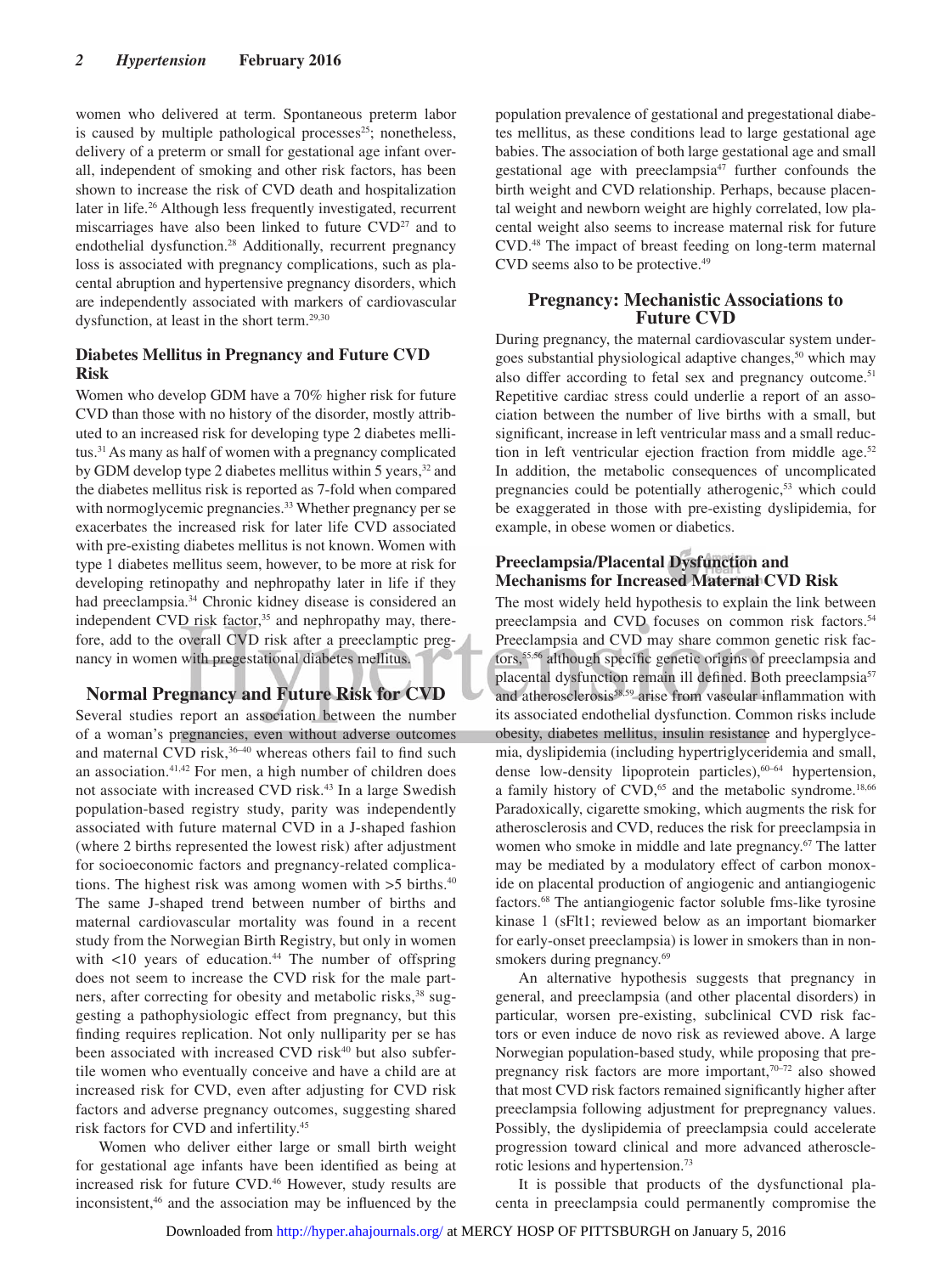maternal cardiovasculature.<sup>73,74</sup> These could include inflammatory molecules in general as well as factors that perturb maternal angiogenic balance: increased circulating sFlt1 and soluble endoglin and reduced placental growth factor (PlGF), as well as unmeasurable low levels of free vascular endothelial growth factor during pregnancy.<sup>75</sup> Although sFlt1 falls rapidly after delivery, a modest dysregulation several months and years after a preeclamptic pregnancy has been described.<sup>76–78</sup> Increased angiotensin II sensitivity and sFlt1 response to angiotensin II infusion in women with previous preeclampsia has been reported, supporting lasting dysfunctional angiogenic responses.79 Interestingly, agonistic autoantibodies against the angiotensin II type 1 receptor are present in many preeclamptic pregnancies and may also persist postpartum in some cases and seem to correlate with dysregulated angiogenic biomarkers,<sup>80</sup> suggesting another potential molecular link between pregnancy and future CVD that merits further research. Studies before conception are needed to determine whether these pregnancy and postpartum findings reflect a pre-existing profile or placental dysfunction. Of relevance, a precipitating role for preeclampsia per se has been implicated in the study of the serum proteome of an experimental mouse model in which preeclampsia was induced by adenovirus delivery of sFlt1. At 6 months postpartum, increased expressions of proteins related to CVD were found in comparison with the postpartum profile of normally pregnant mice.<sup>81</sup>

Stem cells, either maternal mesenchymal stem cells or endothelial progenitor cells (EPCs), offer intriguing potential as mediators of persistent cardiovascular dysregulation caused by a dysfunctional placenta. Circulating EPCs are reportedly reduced in preeclampsia,<sup>82</sup> but prepregnancy studies of EPC are lacking. EPCs, markers of endothelial health, are similarly reduced in patients with essential hypertension, in whom EPC senescence is accelerated. It is possible, although not established, that the extremely low free vascular endothelial growth factor concentrations associated with any pregnancy, and possibly even lower in early-onset preeclampsia or fetal growth restriction, could reduce EPCs. Both vascular endothelial growth factor and PlGF increase EPC recruitment, mobilization, and survival outside of pregnancy.83,84 A reduction in EPC in pregnancy, such as observed in preeclampsia, could potentially affect long-term endothelial function.

The influence of pregnancy on the maternal heart, $52$  and effects of preeclamptic pregnancies in particular, has recently been strongly implicated in long-term cardiovascular risk.<sup>85</sup> Eighty percent of women with preeclampsia show an adaptive response to the increased afterload of preeclampsia by left ventricular remodeling. One year postpartum, even in the absence of hypertension, one third of previously preeclamptic women presented global diastolic and regional longitudinal systolic dysfunction with septal bulging, indicative of myocardial damage, possibly as a consequence of ischemia or fibrosis. These changes were more severe and more frequent when associated with preterm, rather than term preeclampsia.<sup>85</sup> The long-term CVD outcome remains unknown,<sup>74</sup> but as diastolic dysfunction is recognized to predate heart failure and increased mortality,86,87 poor long-term cardiovascular health is likely.

#### **Important Research Questions**

One of the most important questions is whether pregnancy causes or reveals an increased risk for CVD problems. The primary issues are of prepregnancy predisposition, the effect of pregnancy itself, and exaggeration of risk by pregnancy complications. These can only be resolved by new and necessarily expensive prospective longitudinal cohort studies of women prepregnancy and postpregnancy. Medical management will be much better targeted and evidence based once these issues have been clarified.

#### **Optimal Long-Term Medical Supervision of Women After Pregnancies Associated With Increased CVD Risk**

In general, it is recommended that after pregnancy, women with pre-existing renal or cardiac complications or who had diabetes mellitus should be offered appropriate specialist follow-up to assess CVD risk and reduce ultimate CVD morbidity. The advice for clinical follow-up of an otherwise healthy woman after complication in pregnancy associated with higher CVD risk is, however, fragmentary, and there is no global consensus (Table S1 in the online-only Data Supplement). Furthermore, many of the recommendations recognize the inadequacy of informative data,<sup>88</sup> and in the case of the American College of Obstetricians and Gynecologists, the recommendations are presented only as suggestions.<sup>8</sup> For women with GDM, several guidelines (Table S1) recommend routine oral glucose tolerance testing postpartum, or measurements of fasting glucose and hemoglobin A1c (HbA1c).<sup>32</sup> Adherence to these postpartum recommendations is generally unknown, and long-term follow-up recommendations after GDM are lacking in most guidelines. Currently, there are no recommendations for maternal follow-up after premature delivery, fetal growth restriction, small gestational age, or recurrent pregnancy loss in relation to future CVD.

A much better understanding of the natural history and time course of progression toward CVD after at-risk pregnancies is needed if evidence-based strategies for follow-up are to be more widely adopted. Demonstration of cost benefit is essential to convince policy makers and payers. We also need to know if early intervention would be more effective than current ad hoc and unsystematic follow-up. An established risk score for CVD, the Framingham score, calculates the 10-year sex-specific risk for cardiovascular events. A young population is in general unlikely to have CVD in the next 10 years. Framingham risk score is, therefore, low for young women, even for those with classical and sex-independent risk factors for CVD, such as diabetes mellitus and obesity.89 This present risk score, therefore, seems inapplicable for young women, especially because the CVD risk associated with pregnancy disorders is not included. Indeed, the American Heart Association emphasizes that a low Framingham risk score is not sufficiently exclusive of risk for CVD in young women<sup>5</sup> and have implemented lifestyle advice independent of this scoring system for women whose pregnancies were complicated by preeclampsia, fetal growth restriction, GDM, or a premature delivery (Table S1).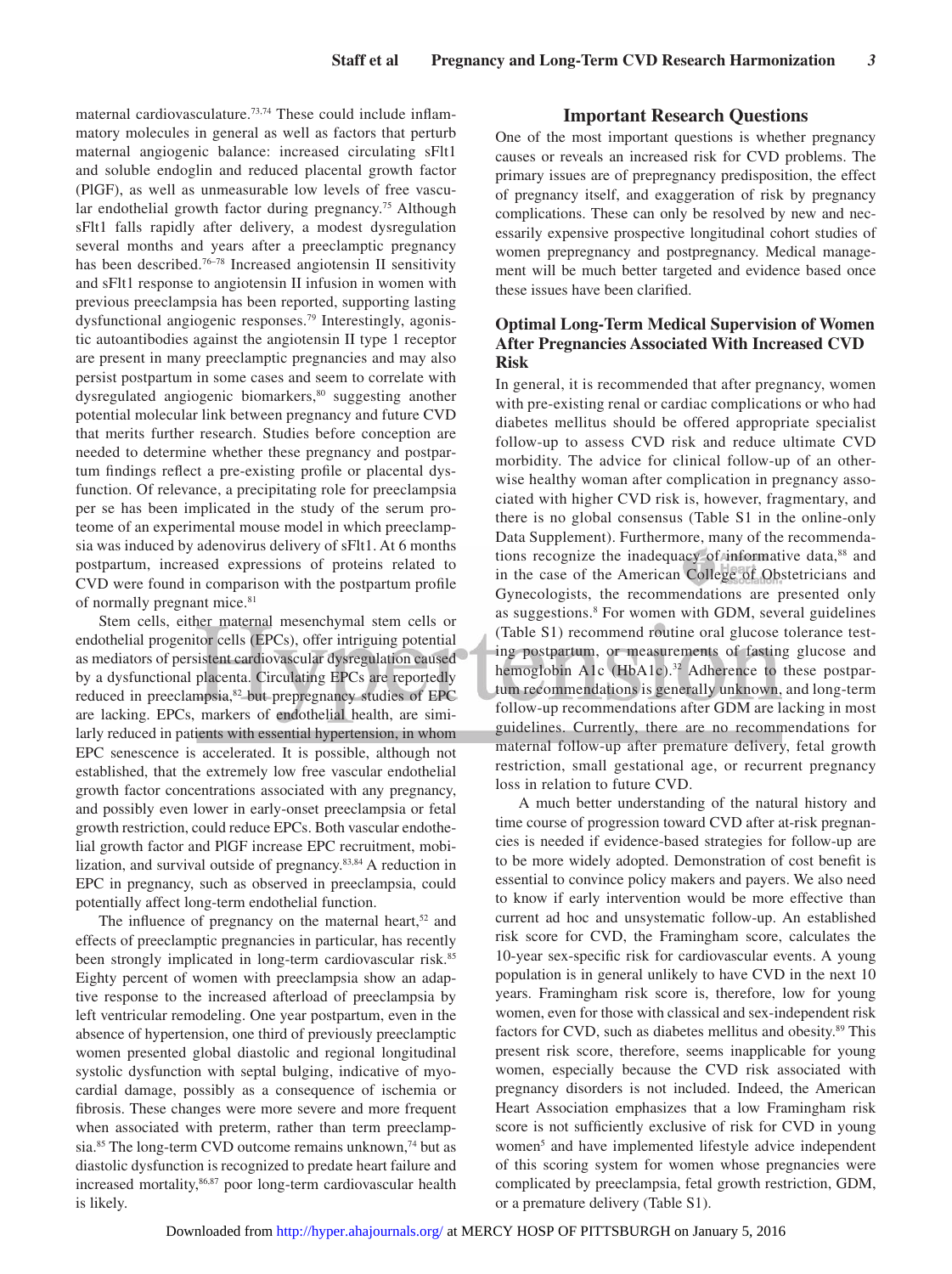## **Pregnancy Biomarkers and Improved Risk Stratification for CVD and Targeted Intervention**

Preeclampsia and preterm birth are associated with increased insulin resistance, dyslipidemia, and inflammatory activation all relevant in the nonpregnant setting to CVD. It is possible that the degree of abnormality could be relevant to later life CVD. Specific to pregnancy, maternal circulating angiogenic and antiangiogenic biomarkers are dysregulated in placenta-related pregnancy disorders.<sup>76</sup> Elevated circulating sFlt1 and low PlGF in pregnancy may have potential as predictors also of long-term CVD many years after pregnancy; a high sFlt1:PlGF ratio might direct postpartum interventions to those with greatest need. This hypothesis is readily testable in cohorts with postpartum clinical cardiovascular follow-up data.

Outside pregnancy, a high circulating PlGF (assumed to be endothelial derived) is related to an increase in CVD events but has only been investigated in elderly women with a previous CVD event.<sup>90</sup> There is little data on the associations between pregnancy and postpartum sFlt1 or PlGF levels and not known if they play a role as potential biomarkers of future CVD risk. A continuing search for guidance of stratification by preeclampsia biomarkers is an important target for future research.

## **Therapeutic Strategies to Reduce Long-Term Risk for CVD**

Both the American College of Obstetricians and Gynecologists<sup>8</sup> and the UK National Institute for Health and Clinical Excellence<sup>91</sup> guidelines include advice for women after pregnancy complications associated with increased CVD risk to keep a healthy weight, engage in increased physical activity, and refrain from smoking (Table S1). The impact of short-term prolongation of a severely preeclamptic pregnancy, or of more aggressive antihypertensive therapy during pregnancy, on the risk for future maternal CVD is uncertain. Also, the independent effect of a further pregnancy is not known, either if it is normal or complicated by recurrent preeclampsia. Because the early stages of atherosclerosis are reversible, it is possible that prompt postpartum intervention (eg, with statins, metformin, platelet inhibitors/anti-inflammatory drugs, such as low-dose aspirin, angiotensin-converting–enzyme inhibitors, or angiotensin receptor blockers) could reduce CVD risk. But, currently, there is no evidence in favor of any intervention whether reserved for the highest risk groups or more widely applied.

## **Use of Existing Pregnancy Cohorts and Research Biobanks**

Collaboration between researchers who have existing pregnancy cohorts and biobanks across the world is a necessary prerequisite to solving the problems identified. By prolonging follow-up, using standardized protocols and combining data, it should be possible to establish if pregnancy or postpartum biomarker measurement can help stratify risk in seemingly healthy parous women whose pregnancy outcomes identify them as at risk for CVD. Angiogenic factors measured in pregnancy and postpartum<sup>78</sup> and related factors should be evaluated as CVD risk assessment tools, and -omics strategies could be used to identify new candidate risk or pathophysiological factors. Such large data sets, with data collected in a unified way across multiple institutions and nations, could be a powerful guide to future intervention trials aimed at reducing the global burden of CVD.

## **Potential Pregnancy Biobanks for Long-Term Cardiovascular Follow-Up**

The Global Pregnancy Collaboration (CoLab) ([https://pre](https://pre-empt.cfri.ca/colaboratory)[empt.cfri.ca/colaboratory\)](https://pre-empt.cfri.ca/colaboratory) includes 30 international member centers, with data from >300000 pregnancies and biological materials from 20000 pregnancies. The goal is to provide conclusive and globally generalizable insight into disorders of pregnancy. The CoLab initiative has published recommendations for standardizing clinical data and sample collection in studies of preeclampsia.92,93 It is also undertaking a pooling of individual measurements of placentally associated biomarkers analyzed in 28 different cohorts worldwide.<sup>94</sup>

Several of the contributing pregnancy registries and biobanks within the CoLab network are undertaking or planning long-term follow-up of maternal disease remote from pregnancy. Data and samples have been usually acquired during pregnancy, and only rarely before pregnancy. The Dutch Generation R study has followed a large population-based cohort of women and their offspring after pregnancy.<sup>95-97</sup> Another, the Norwegian MoBa study<sup>98,99</sup> including  $>70000$ women and 100000 pregnancies also has a long-term followup goal. One longitudinal United Kingdom study, OxWatch,<sup>100</sup> is studying women from before pregnancy, during pregnancy, and beyond. The Preeclampsia Registry, developed and managed by the Preeclampsia Foundation and associated with CoLab, is accepting participants worldwide and has currently enrolled 2000 women, most of whom have had preeclampsia. The database also includes nulliparous and parous sisters, other family members, and controls.

# **Harmonization of Databases**

The ability to merge the data or samples from different studies is limited by the heterogeneity in how and which data are collected, as well as in the frequencies and intervals of clinical follow-up. CoLab is developing an online clinical database, originally for prospective studies of preeclampsia, which will standardize collection of appropriate data for pregnancy research and will be available for general use in 2016. It follows up on previously recommended minimal and optimal data sets for preeclampsia research $92$  and will facilitate pooling of data from such new prospective studies. The principle of harmonization of study data can be extended to all other long-term health outcomes after pregnancy, uncomplicated or complicated. Any research study related to human pregnancy information (both within and outside the CoLab organization) is encouraged to register their pregnancy and long-term followup research study at an open web platform ([www.linkregistry.](http://www.linkregistry.org) [org\)](http://www.linkregistry.org), to promote research collaboration across studies.

## **Ideal Cohort to Study Remote CVD After Pregnancies**

An option, although costly, is to construct a new international, prospective, longitudinal, research cohort, which would commence before pregnancy, and follow women longitudinally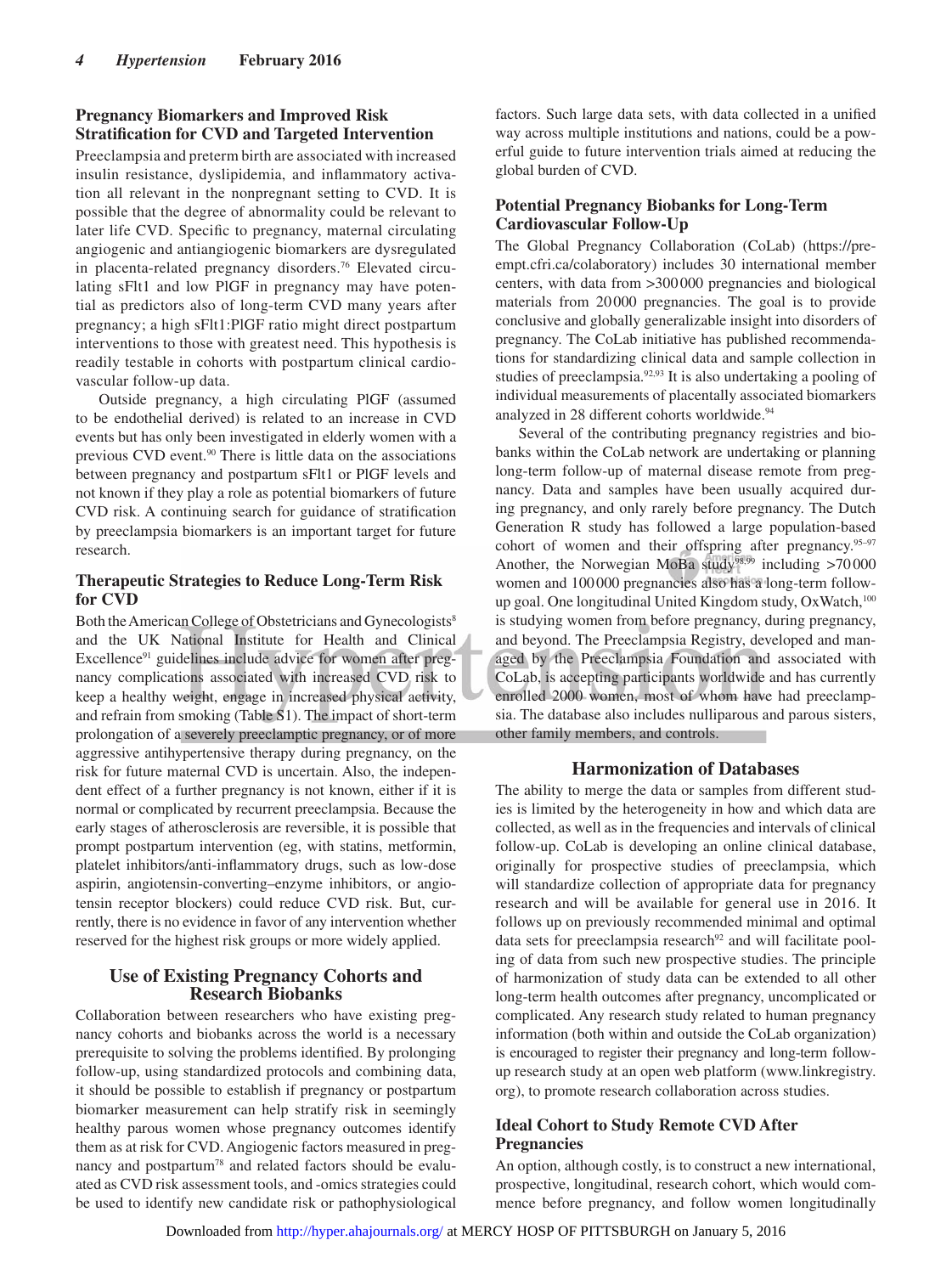| Visit                                                                                   | <b>Clinical Information</b>                                                                                                                                                                                                                                                                                                                                                        | <b>Biological Samples for</b><br>Research Biobanking                                                                   | <b>CV Risk Phenotyping</b>                                                                                                                                                               |
|-----------------------------------------------------------------------------------------|------------------------------------------------------------------------------------------------------------------------------------------------------------------------------------------------------------------------------------------------------------------------------------------------------------------------------------------------------------------------------------|------------------------------------------------------------------------------------------------------------------------|------------------------------------------------------------------------------------------------------------------------------------------------------------------------------------------|
| Pregestational                                                                          | Family history of CVD: CVD/CVD death in firstst-<br>degree relative, type of CVD, age at time of<br>diagnosis or death*                                                                                                                                                                                                                                                            | Blood (plasma and serum)<br>and urine sampling†                                                                        | BP, measured and reported according to accepted<br>guidelines*                                                                                                                           |
|                                                                                         | Basics (physical, anthropological and ethnographic<br>data): age, height, and weight (body mass index)<br>and waist/hip ratio*                                                                                                                                                                                                                                                     |                                                                                                                        | Blood screen for dyslipidemia (total cholesterol, LDL<br>cholesterol, and HDL cholesterol) and diabetes mellitus<br>(fasting blood glucose or HbA1c)*                                    |
|                                                                                         | Smoking history (never, irregularly, regularly use,<br>current use): cigarette/cigar or snuff or chews<br>tobacco/nicotine*                                                                                                                                                                                                                                                        |                                                                                                                        | Urine screen: protein (and hematuria/glucosuria)*                                                                                                                                        |
|                                                                                         | Medical history: hypertension, cardiac disease,<br>stroke, renal disease, pregestational diabetes<br>mellitus (type and treatment), collagen vascular<br>disease, systemic lupus erythematosus,<br>obstructive sleep apnea*                                                                                                                                                        |                                                                                                                        |                                                                                                                                                                                          |
|                                                                                         | Obstetric history (gravidity, parity: indicate<br>numbers and gestational age at deliveries):<br>miscarriage, stillbirth, abortions (induced/<br>spontaneous); pregnancy-induced hypertension,<br>preeclampsia, eclampsia, HELLP, small for<br>gestational age/fetal growth restriction, GDM<br>(treatment type), preterm delivery (<37 wk),<br>neonatal death, placental weights* |                                                                                                                        |                                                                                                                                                                                          |
|                                                                                         | Self-described ethnicity (white, black, Asian,<br>Hispanic, unknown, or other [mixed])*                                                                                                                                                                                                                                                                                            |                                                                                                                        | Cardiovascular phenotyping 1: Macrovasculature<br>function (endothelial function and arterial stiffness) and<br>structure (carotid imaging)+                                             |
|                                                                                         | Years of schooling/other socioeconomic indicator+                                                                                                                                                                                                                                                                                                                                  |                                                                                                                        | Cardiovascular phenotyping 2: microvasculature<br>(rarefaction)+                                                                                                                         |
|                                                                                         | Maternal/paternal (and grandparent) country of<br>birth+<br>Physical activity (IPAQ) and diet questionnaires†                                                                                                                                                                                                                                                                      |                                                                                                                        | Cardiovascular phenotyping 3: echocardiographyt<br>Oral glucose tolerance test (OGT)/HOMA score†                                                                                         |
|                                                                                         | Breast feeding history (duration and after how<br>many pregnancies?)†                                                                                                                                                                                                                                                                                                              |                                                                                                                        |                                                                                                                                                                                          |
| Pregnancies (all<br>trimesters preferably)                                              | Updated family history of CVD, basics, smoking,<br>medical/obstetric history (as in pregestational visit<br>above)*:                                                                                                                                                                                                                                                               | Longitudinal blood<br>(plasma and serum) and<br>urine sampling, according<br>to Myatt et al <sup>92</sup> <sup>+</sup> | BP, measured and reported according to accepted<br>guidelines (Supplemental references in the online-only<br>Data Supplement for pregnancy BP)*                                          |
|                                                                                         | Pregnancy clinical information, including maternal/<br>fetal outcome and placenta variables92*                                                                                                                                                                                                                                                                                     | Placental sampling,<br>according to Burton<br>et al <sup>93</sup> †                                                    | Urine screen: protein (and hematuria/glucosuria and<br>UTI screen). Albumin/creatinine ratio (longitudinal, until<br>positive diagnosis of proteniuria/preeclampsia)*<br>OGT/HOMA score* |
|                                                                                         | US registrations from pregnancy: uteroplacental<br>Doppler blood flow findings and fetal growth<br>measurements+                                                                                                                                                                                                                                                                   |                                                                                                                        | Cardiovascular phenotyping:1-3 (as above)t                                                                                                                                               |
| Postpartum (6–12 wk,<br>6 mo, and 1 y after<br>index pregnancy, then<br>every 5th year) | Update of family history of CVD, basics, smoking,<br>medical/obstetric history (as in pregestational visit<br>above)*                                                                                                                                                                                                                                                              | Blood (plasma and serum)<br>and urine samplingt                                                                        | BP, measured and reported according to accepted<br>guidelines*                                                                                                                           |
|                                                                                         | Physical activity (IPAQ) and diet questionnairest                                                                                                                                                                                                                                                                                                                                  |                                                                                                                        | Urine screen: protein (and hematuria/glucosuria)*                                                                                                                                        |
|                                                                                         | Breast feeding history (duration)+                                                                                                                                                                                                                                                                                                                                                 |                                                                                                                        | Blood screen for dyslipidemia (total cholesterol, LDL<br>cholesterol, HDL cholesterol), and diabetes mellitus<br>(fasting blood glucose or HbA1c)*                                       |
|                                                                                         |                                                                                                                                                                                                                                                                                                                                                                                    |                                                                                                                        | Oral glucose tolerance test (3-6 mo postpartum after<br>GDM is recommended clinically)+                                                                                                  |
|                                                                                         |                                                                                                                                                                                                                                                                                                                                                                                    |                                                                                                                        | Cardiovascular phenotyping: 1-3 (as above) <sup>+</sup>                                                                                                                                  |

#### Table. Harmonization of Research Studies for Future CVD Follow-Up in Low-Risk Young Women

BP indicates blood pressure; CVD, cardiovascular disease, GDM, gestational diabetes mellitus; HbA1c, hemoglobin A1c; HDL, high-density lipoprotein; HELLP, hemolysis, elevated liver enzymes, low platelets; HOMA, homeostasis model assessment; IPAQ, International Physical Activity Questionnaire; LDL, low-density lipoprotein; and UTI, urinary tract infection.

\*Minimal data set.

†Extended data set. Downloaded from<http://hyper.ahajournals.org/>at MERCY HOSP OF PITTSBURGH on January 5, 2016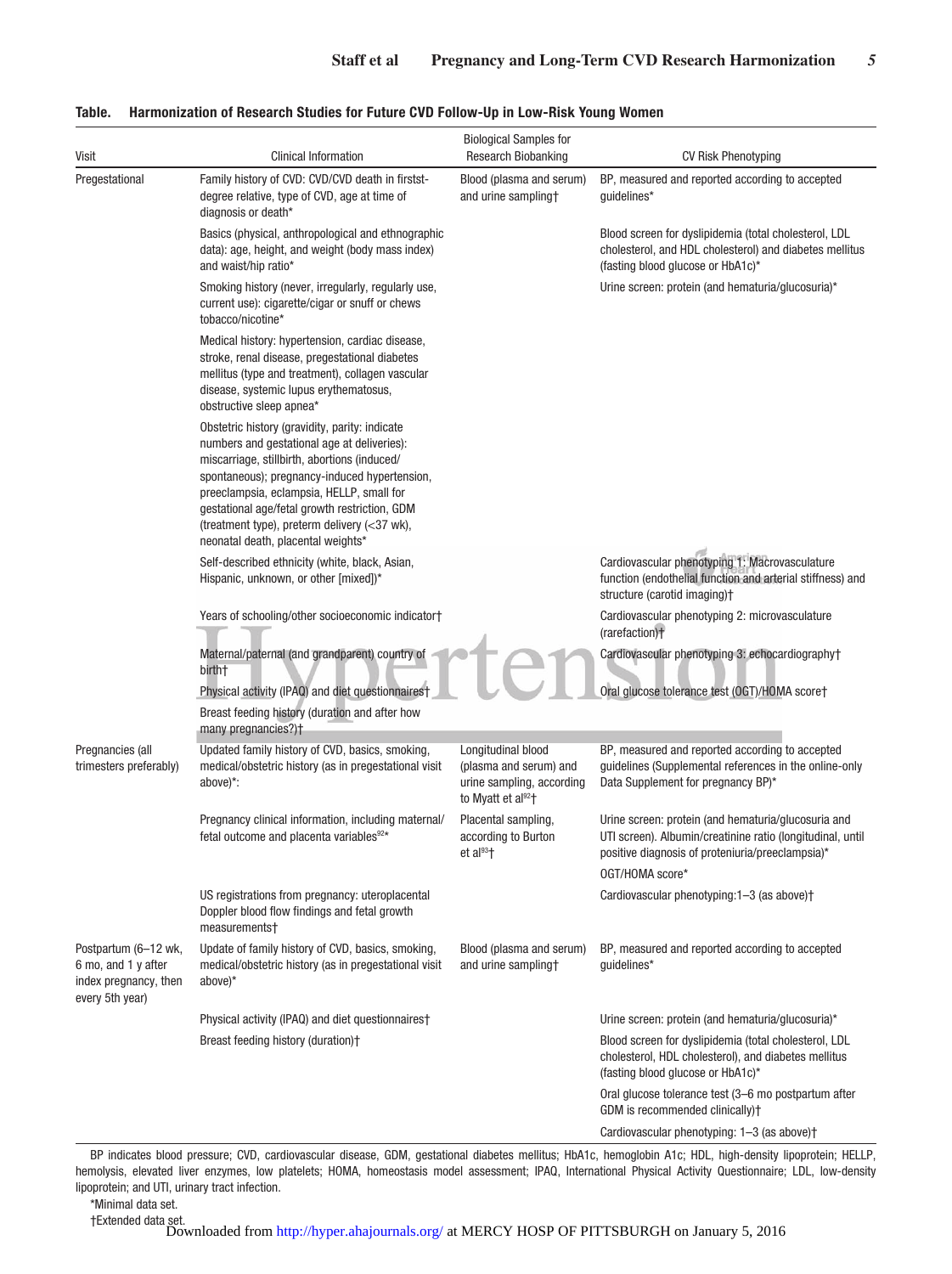over many years to include the hard end points of CVD (eg, death, stroke, and myocardial infarct). Such a cohort should be global in every sense. This International Longitudinal Women's Health Cohort will be challenging to fund and administer. Even without such a large formal cohort, we encourage that our recommendations of data storage harmonization are adopted for smaller individual studies to facilitate study linkages at a later date.

#### **Minimal and Extended Follow-Up Research Data Set for Future CVD After Pregnancy**

The Table summarizes our suggestions for a minimal and extended research data set for studying long-term cardiovascular health after pregnancy, including suggestions for cardiovascular phenotyping, collection of general health assessments, and pregnancy information. Recruitment should not only be limited to women at elevated risk for CVD but also to uncomplicated pregnancies. Ideally, recruitment should be population based. The suggested follow-up in the Table focuses specifically on CVD but could be modified to meet the needs of different health outcomes after pregnancy, such as renal, thyroid, neurodegenerative, or psychiatric disease. Such studies could hopefully identify suitable time points for costefficient analyses of the follow-up of (apparently) healthy parous women after pregnancy complications.

In contrast, women in high-income countries who have clinical evidence of CVD, either prepregnancy, during pregnancy, or postpartum, would be followed up by a specialist (eg, a cardiologist), with clinical strategies that need individualization and may differ from the suggested research oriented suggestion of the Table. Women with prepregnancy diabetes mellitus or renal disease should be offered appropriate specialist follow-up postpartum, whatever pregnancy complications, to reduce the risk for end-stage organ damage.

It is important that the data collected and the timing of collection in follow-up studies are similar across different studies (Table). We suggest that follow-up research studies after pregnancy obtain a clinical history, including data on smoking, hypertension and diabetes mellitus, obstetric history and length of breast feeding from all pregnancies,<sup>92</sup> and family history of CVD risk factors. In addition, we suggest a minimal clinical assessment including blood pressure measurement and testing for insulin resistance (with fasting blood glucose as a first screening<sup>1</sup> or HbA1c or the more labor extensive oral glucose testing or homeostasis model assessment score for the extended data set). Our suggested testing for other risk factors for CVD, such as renal disease (urine dipstick for proteinuria as a first screening or albumin/creatinine ratio), body mass index, total cholesterol, low-density lipoprotein cholesterol, high-density lipoprotein -cholesterol, is consistent with CVD risk screening recommended by the American Heart Association.<sup>1</sup> The Table presents a minimal data set and an extended data set for research follow-up. The minimal data set is chosen as information that can be collected also in lowresource setting, in recognition of the necessity of information specific to settings with the highest rates of pregnancy complications and deaths from these conditions.

An extended follow-up research plan for CVD includes more detailed cardiovascular phenotyping as well as blood sampling for research purposes. Currently, there is no biomarker that is known to precisely predict future CVD in young and symptom-free women, who have normal kidney function, blood sugar, lipids, and blood pressure, and therefore, adequate samples for various analytic options should be collected. Sampling and storage of biological material (blood, placenta, possibly urine and feces, and other material) would cover a broad range of analytic options and biomarker discovery, including options for -omics (metabolomics, etc.). <sup>1</sup>H nuclear magnetic resonance metabonomics (a form of metabolomics related to nutrition) could, for example, explore atherosclerotic and CVD pathophysiology.101 Supplemental Data S2 in the online-only Data Supplement details the current most sensible options for extended cardiovascular phenotyping in a long-term follow-up clinical research setting, provided the necessary skill base is available. Linking imaging and physiological phenotypes with later health outcomes, similar to approaches being used in large-scale longitudinal cohorts, such as UK Biobank,<sup>102</sup> may also identify novel vascular or cardiac risk markers that predict which women are at greatest risk for later CVD.<sup>5</sup> Such studies typically use a comprehensive approach that captures data on a broad range of cardiovascular parameters and often include assessment of other related systems through metabolic, bone, cerebral, or renal imaging and assessment. We recognize that many pregnancy-associated research centers may have specialist experience or equipment for evaluation of only one, or a few, of these different areas but, through a collaborative approach, centers with similar data could be linked to generate combined data sets. In addition, there are some noninvasive techniques that do not require major infrastructure and so are widely available across multiple sites. Supplemental File S2 considers these common noninvasive techniques that could be incorporated into an extended follow-up data set for research purpose and would allow comprehensive assessment across the woman's macrovasculature (both functional and structural investigations), microvasculature, and heart.

#### *Time Points for Measurement and Frequency of Postpartum Research Follow-Up Visits*

The optimal time points for measurements of cardiovascular variables in longitudinal follow-up cohorts are unknown. Prepregnancy measures will be invaluable to discriminate those cardiovascular changes that predispose to pregnancy outcomes as opposed to those developing or aggravated by pregnancy itself. However, the challenges of a prepregnancy cohort include that women do not always plan their pregnancies, nor do pregnancies necessarily occur when planned. Thus, the time between prepregnancy testing and the subsequent pregnancy will vary. Because vascular measures change with age, the gap between the time of measurement and the index pregnancy may reduce the value of the prepregnancy measure. It is not known whether or when in pregnancy vascular phenotyping would be most relevant for unmasking the most reliable risk for long-term CVD. Until this question is resolved, testing could ideally be done in early, mid, and late pregnancy and, if possible, in the case of preeclampsia, when the woman manifests the clinical signs.

The frequency of the suggested clinical research follow-up after pregnancy should be standardized to allow determination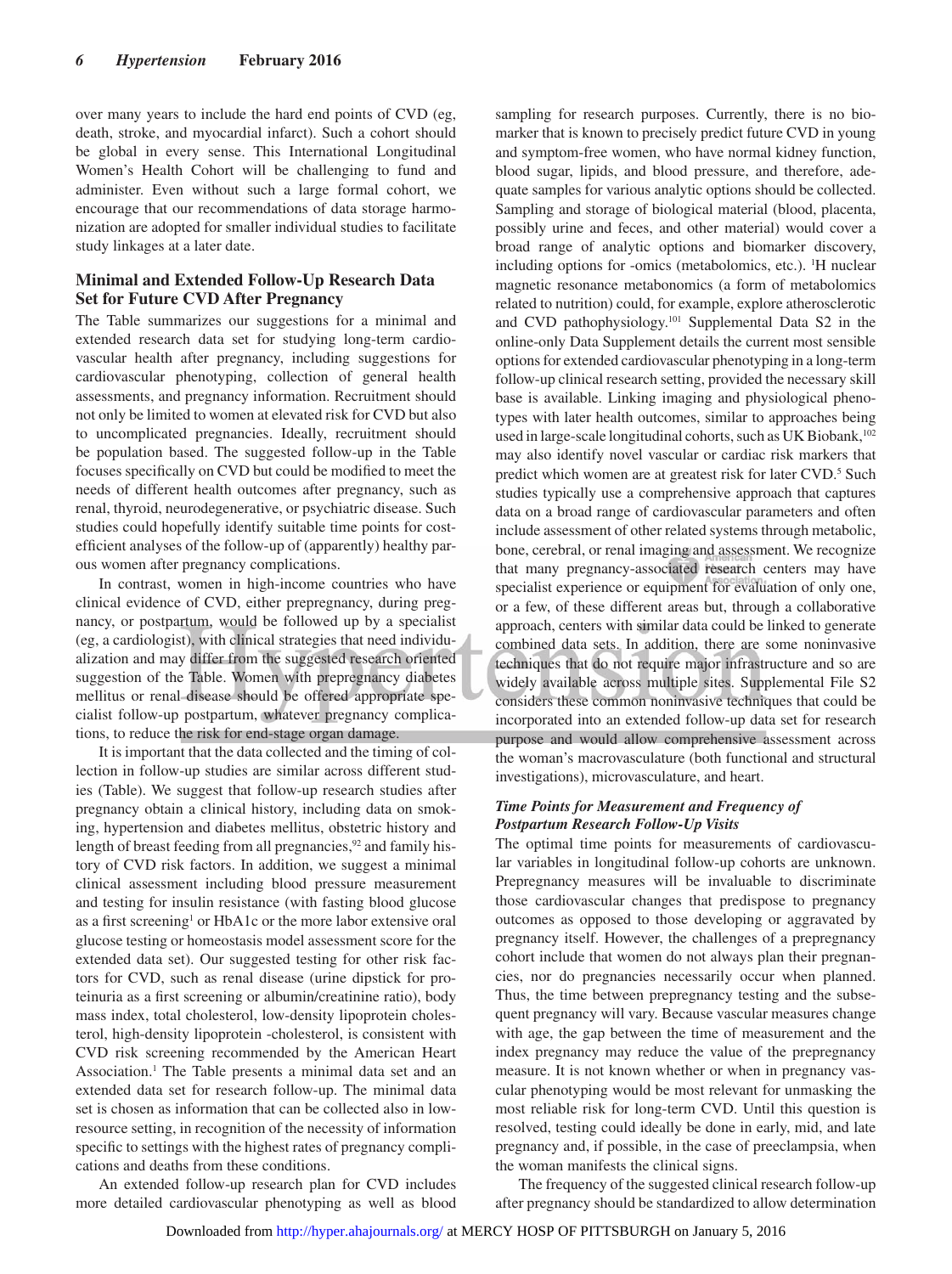of the natural history of the progression to CVD. Potential clinical findings at the follow-up will likely vary between premenopausal and postmenopausal women. Postmenopausal women have a higher short-time CVD risk, with greater disease prevalence. However, identifying increased risk in younger women would be optimal to prevent CVD, favoring more frequent and regular examinations of younger and clinically healthy women. For harmonizing purposes, we suggest a first 6 to 12 weeks postpartum follow-up after pregnancy, as this timing is used clinically today as a routine check-up after pregnancy in many countries. Thereafter, we suggest a 6-month and 1-year follow-up, with subsequent follow-up at least every 5 years for the clinically healthy women. If evidence of clinical CVD is found in this research setting, appropriate clinical and specialist follow-up is, of course, recommended. Importantly, even if the resources are not available for such work-intensive followup, we strongly recommend studies be designed to allow coupling of pregnancy data from the recruited women to other potential registries or patient databases documenting clinical (including hard) CVD end points.

Several countries currently offer population-based health screening programs, such as screening for cervical and breast cancer, which are assumed to be cost-effective. However, CVD is the greatest cause of death and years of life lost in the world,<sup>103</sup> yet no screening is offered due to lack of evidence for its efficiency. To increase patient compliance and to secure a cost-efficient follow-up of CVD screening, our suggested minimal data set follow-up could be adapted to such pre-existing screening programs, providing added value without much extra cost. This may be a payer issue in countries without government-provided health care, which needs to be taken on by professional and consumer organizations as an advocacy initiative. m

#### **Women's Involvement in Long-Term Follow-Up for CVD**

The involvement of women with relevant pregnancy experience in the development of these research programs is underappreciated, but important and enlightening.104 We, therefore, recommend that this research initiative is developed with continuing discussion with appropriate patient groups to ensure that their views are fully expressed and incorporated into research planning. Patient-run organizations, such as in the United States ([www.preeclampsia.org\)](http://www.preeclampsia.org), United Kingdom [\(www.action-on](http://www.action-on-pre.eclampsia.org.uk)[pre.eclampsia.org.uk\)](http://www.action-on-pre.eclampsia.org.uk), and Australia [\(www.aapec.org.au](http://www.aapec.org.au)), actively support preeclampsia research and long-term followup for CVD. These organizations have a key role in updating women about the evidence for risks of CVD in relation to their pregnancy histories, even though women cannot expect routine follow-up without sound evidence that this is beneficial. But women can strengthen the call for more and better research to gain the evidence. They can also help to update health personnel who are still relatively unfamiliar with the association of future CVD with pregnancy complications.105 They can demand that hospitals provide more and better patient-oriented information regarding long-term CVD risk after pregnancy complications (eg, [www.themothersprogram.ca](http://www.themothersprogram.ca)).

Supporting patient involvement should increase compliance with current (well-meant but often ignored) advice on weight control, smoking cessation, and management of additional CVD risk factors (eg, diabetes mellitus and hyperlipidemia). The current United States<sup>8</sup> and United Kingdom<sup>106</sup> advice on patient-oriented recommendations is general. More CVD follow-up research is needed to enable better and more specific recommendations.

#### **Translation into Clinical Practice**

We hope that, in the future, the longitudinal research studies, described here, will be translated into widely practiced, evidence-based routines of clinical follow-up, for selected women who have had complicated pregnancies. A suggested template is given in Figure S1 in the online-only Data Supplement. Resolution of the outstanding research issues that have been identified in this article could identify which biomarkers would help to refine recommendations for, and timing of, the follow-ups and maximize health outcomes cost effectively. This or a similar template could be adapted to differing health systems and even linked to other established screening programs, for example, those for cervical and breast cancer.

#### **Perspectives**

Despite a clearly documented increased risk for CVD after pregnancy complicated by placental dysfunction or GDM, our understanding of the underlying mechanisms is poor. It is also not clear how to appropriately target preventive strategies to the women at highest risk and what interventions are likely to confer benefit. More long-term research programs are needed particularly to discriminate between the specific effects of pregnancy and prepregnancy risk factors on future maternal CVD.

The need for adequately powered, large, longitudinal studies is identified as a critical issue. These are expensive and difficult to achieve in isolation. Progress will be faster if data and samples are collected in such a way that separate studies can be combined to achieve collaboratively determined goals that are otherwise unattainable. This would be powerfully facilitated by preagreed harmonization of research protocols to ensure that important data and samples can be readily pooled. We suggest a provisional format for such harmonization and encourage discussion, between those involved, to refine its design. In addition, to address the crucial question of the role of prepregnancy risk factors, we promote the concept of a new International Longitudinal Women's Health Cohort. It should then become possible to validate markers of long-term CVD in young women and identify new therapeutic targets for intervention, in collaboration with clinical experts on CVD. Better surrogate markers, singly or in combination, for long-term CVD in young women will enable targeted testing of primary prophylactic agents many decades before the first, and possibly lethal, evidence of atherosclerosis and CVD.

#### **Appendix**

Anne Cathrine Staff, Christopher W.G. Redman, Per Magnus, Eric A.P. Steegers, Eleni Z. Tsigas, Leslie Myatt, Lucilla Poston, and James M. Roberts are members of the Global Pregnancy Collaboration (CoLab) consortium.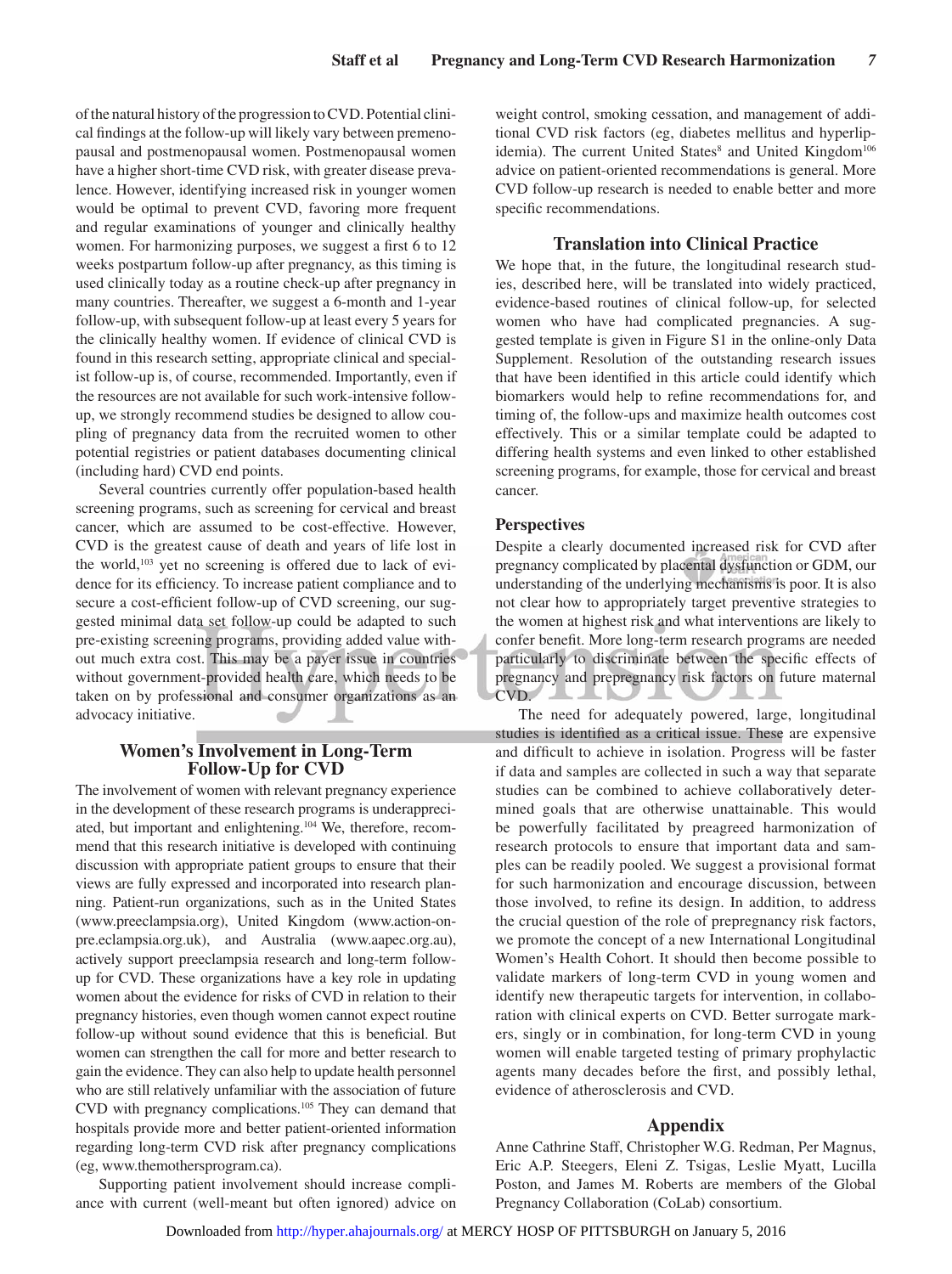#### **Acknowledgment**

We are grateful for support of the CoLab organization by The Melinda and Bill Gates Foundation.

#### **Sources of Funding**

This study was supported by the Melinda and Bill Gates Foundation.

#### **Disclosures**

None.

#### **References**

- 1. Mosca L, Benjamin EJ, Berra K, et al. Effectiveness-based guidelines for the prevention of cardiovascular disease in women–2011 update: a guideline from the American Heart Association. *Circulation*. 2011;123:1243– 1262. doi: 10.1161/CIR.0b013e31820faaf8.
- 2. Sattar N, Greer IA. Pregnancy complications and maternal cardiovascular risk: opportunities for intervention and screening? *BMJ*. 2002;325:157–160.
- 3. Rich-Edwards JW. Reproductive health as a sentinel of chronic disease in women. *Womens Health (Lond Engl)*. 2009;5:101–105. doi: 10.2217/17455057.5.2.101.
- 4. Roberts JM, Hubel CA. Pregnancy: a screening test for later life cardiovascular disease. *Womens Health Issues*. 2010;20:304–307. doi: 10.1016/j.whi.2010.05.004.
- 5. Mosca L, Benjamin EJ, Berra K, et al; American Heart Association. Effectiveness-based guidelines for the prevention of cardiovascular disease in women–2011 update: a guideline from the American Heart Association. *J Am Coll Cardiol*. 2011;57:1404–1423. doi: 10.1016/j.jacc.2011.02.005.
- 6. Lawton JS. Sex and gender differences in coronary artery disease. *Semin Thorac Cardiovasc Surg*. 2011;23:126–130. doi: 10.1053/j. semtcvs.2011.07.006.
- 7. Vaccarino V, Parsons L, Every NR, Barron HV, Krumholz HM. Sexbased differences in early mortality after myocardial infarction. National Registry of Myocardial Infarction 2 Participants. *N Engl J Med*. 1999;341:217–225. doi: 10.1056/NEJM199907223410401.
- 8. American College of Obstetricians and Gynecologists; Task Force on Hypertension in Pregnancy. Hypertension in pregnancy. Report of the American College of Obstetricians and Gynecologists' task force on hypertension in pregnancy. *Obstet Gynecol*. 2013;122:1122–1131. doi: 10.1097/01.AOG.0000437382.03963.88.
- 9. Redman CW, Sargent IL, Staff AC. IFPA Senior Award Lecture: making sense of pre-eclampsia—two placental causes of preeclampsia? *Placenta*. 2014;35:S20–S25. doi: 10.1016/j.placenta.2013.12.008.
- 10. Irgens HU, Reisaeter L, Irgens LM, Lie RT. Long term mortality of mothers and fathers after pre-eclampsia: population based cohort study. *BMJ*. 2001;323:1213–1217.
- 11. Smith GC, Pell JP, Walsh D. Pregnancy complications and maternal risk of ischaemic heart disease: a retrospective cohort study of 129,290 births. *Lancet*. 2001;357:2002–2006. doi: 10.1016/S0140-6736(00)05112-6.
- 12. Lykke JA, Langhoff-Roos J, Sibai BM, Funai EF, Triche EW, Paidas MJ. Hypertensive pregnancy disorders and subsequent cardiovascular morbidity and type 2 diabetes mellitus in the mother. *Hypertension*. 2009;53:944–951. doi: 10.1161/HYPERTENSIONAHA.109.130765.
- 13. Bellamy L, Casas JP, Hingorani AD, Williams DJ. Pre-eclampsia and risk of cardiovascular disease and cancer in later life: systematic review and meta-analysis. *BMJ*. 2007;335:974. doi: 10.1136/bmj.39335.385301.BE.
- 14. Wikström AK, Haglund B, Olovsson M, Lindeberg SN. The risk of maternal ischaemic heart disease after gestational hypertensive disease. *BJOG*. 2005;112:1486–1491. doi: 10.1111/j.1471-0528.2005.00733.x.
- 15. Ness RB, Sibai BM. Shared and disparate components of the pathophysiologies of fetal growth restriction and preeclampsia. *Am J Obstet Gynecol*. 2006;195:40–49. doi: 10.1016/j.ajog.2005.07.049.
- 16. Newstead J, von Dadelszen P, Magee LA. Preeclampsia and future cardiovascular risk. *Expert Rev Cardiovasc Ther*. 2007;5:283–294. doi: 10.1586/14779072.5.2.283.
- 17. Mongraw-Chaffin ML, Cirillo PM, Cohn BA. Preeclampsia and cardiovascular disease death: prospective evidence from the child health and development studies cohort. *Hypertension*. 2010;56:166–171. doi: 10.1161/HYPERTENSIONAHA.110.150078.
- 18. Ness RB, Hubel CA. Risk for coronary artery disease and morbid preeclampsia: a commentary. *Ann Epidemiol*. 2005;15:726–733. doi: 10.1016/j.annepidem.2005.02.007.
- 19. Harskamp RE, Zeeman GG. Preeclampsia: at risk for remote cardiovascular disease. *Am J Med. Sci*. 2007;334:291–295. doi: 10.1097/ MAJ.0b013e3180a6f094.
- 20. Ray JG, Vermeulen MJ, Schull MJ, Redelmeier DA. Cardiovascular health after maternal placental syndromes (CHAMPS): population-based retrospective cohort study. *Lancet*. 2005;366:1797–1803. doi: 10.1016/ S0140-6736(05)67726-4.
- 21. Lazdam M, de la Horra A, Diesch J, Kenworthy Y, Davis E, Lewandowski AJ, Szmigielski C, Shore A, Mackillop L, Kharbanda R, Alp N, Redman C, Kelly B, Leeson P. Unique blood pressure characteristics in mother and offspring after early onset preeclampsia. *Hypertension*. 2012;60:1338– 1345. doi: 10.1161/HYPERTENSIONAHA.112.198366.
- 22. Veerbeek JH, Hermes W, Breimer AY, van Rijn BB, Koenen SV, Mol BW, Franx A, de Groot CJ, Koster MP. Cardiovascular disease risk factors after early-onset preeclampsia, late-onset preeclampsia, and pregnancyinduced hypertension. *Hypertension*. 2015;65:600–606. doi: 10.1161/ HYPERTENSIONAHA.114.04850.
- 23. Robbins CL, Hutchings Y, Dietz PM, Kuklina EV, Callaghan WM. History of preterm birth and subsequent cardiovascular disease: a systematic review. *Am J Obstet Gynecol*. 2014;210:285–297. doi: 10.1016/j. ajog.2013.09.020.
- 24. Catov JM, Wu CS, Olsen J, Sutton-Tyrrell K, Li J, Nohr EA. Early or recurrent preterm birth and maternal cardiovascular disease risk. *Ann Epidemiol*. 2010;20:604–609. doi: 10.1016/j.annepidem.2010.05.007.
- 25. Romero R, Dey SK, Fisher SJ. Preterm labor: one syndrome, many causes. *Science*. 2014;345:760–765. doi: 10.1126/science.1251816.
- 26. Bonamy AK, Parikh NI, Cnattingius S, Ludvigsson JF, Ingelsson E. Birth characteristics and subsequent risks of maternal cardiovascular disease: effects of gestational age and fetal growth. *Circulation*. 2011;124:2839– 2846. doi: 10.1161/CIRCULATIONAHA.111.034884.
- 27. Oliver-Williams CT, Heydon EE, Smith GC, Wood AM. Miscarriage and future maternal cardiovascular disease: a systematic review and metaanalysis. *Heart*. 2013;99:1636–1644. doi: 10.1136/heartjnl-2012-303237.
- 28. Germain AM, Romanik MC, Guerra I, Solari S, Reyes MS, Johnson RJ, Price K, Karumanchi SA, Valdés G. Endothelial dysfunction: a link among preeclampsia, recurrent pregnancy loss, and future cardiovascular events? *Hypertension*. 2007;49:90–95. doi: 10.1161/01.HYP.0000251522.18094.  $d4$
- 29. Sheiner E, Levy A, Katz M, Mazor M. Pregnancy outcome following recurrent spontaneous abortions. *Eur J Obstet Gynecol Reprod Biol*. 2005;118:61–65. doi: 10.1016/j.ejogrb.2004.06.015.
- 30. Veerbeek JH, Smit JG, Koster MP, Post Uiterweer ED, van Rijn BB, Koenen SV, Franx A. Maternal cardiovascular risk profile after placental abruption. *Hypertension*. 2013;61:1297–1301. doi: 10.1161/ HYPERTENSIONAHA.111.00930.
- 31. Shah BR, Retnakaran R, Booth GL. Increased risk of cardiovascular disease in young women following gestational diabetes mellitus. *Diabetes Care*. 2008;31:1668–1669. doi: 10.2337/dc08-0706.
- 32. Metzger BE, Cho NH, Roston SM, Radvany R. Prepregnancy weight and antepartum insulin secretion predict glucose tolerance five years after gestational diabetes mellitus. *Diabetes Care*. 1993;16:1598–1605.
- 33. Bellamy L, Casas JP, Hingorani AD, Williams D. Type 2 diabetes mellitus after gestational diabetes: a systematic review and meta-analysis. *Lancet*. 2009;373:1773–1779. doi: 10.1016/S0140-6736(09)60731-5.
- 34. Weissgerber TL, Mudd LM. Preeclampsia and diabetes. *Curr Diab Rep*. 2015;15:9. doi: 10.1007/s11892-015-0579-4.
- 35. Briasoulis A, Bakris GL. Chronic kidney disease as a coronary artery disease risk equivalent. *Curr Cardiol Rep*. 2013;15:340. doi: 10.1007/ s11886-012-0340-4.
- 36. Dekker JM, Schouten EG. Number of pregnancies and risk of cardiovascular disease. *N Engl J Med*. 1993;329:1893–1894; author reply 1894.
- 37. Green A, Beral V, Moser K. Mortality in women in relation to their childbearing history. *BMJ*. 1988;297:391–395.
- 38. Lawlor DA, Emberson JR, Ebrahim S, Whincup PH, Wannamethee SG, Walker M, Smith GD; British Women's Heart and Health Study; British Regional Heart Study. Is the association between parity and coronary heart disease due to biological effects of pregnancy or adverse lifestyle risk factors associated with child-rearing? Findings from the British Women's Heart and Health Study and the British Regional Heart Study. *Circulation*. 2003;107:1260–1264.
- 39. Ness RB, Harris T, Cobb J, Flegal KM, Kelsey JL, Balanger A, Stunkard AJ, D'Agostino RB. Number of pregnancies and the subsequent risk of cardiovascular disease. *N Engl J Med*. 1993;328:1528–1533. doi: 10.1056/NEJM199305273282104.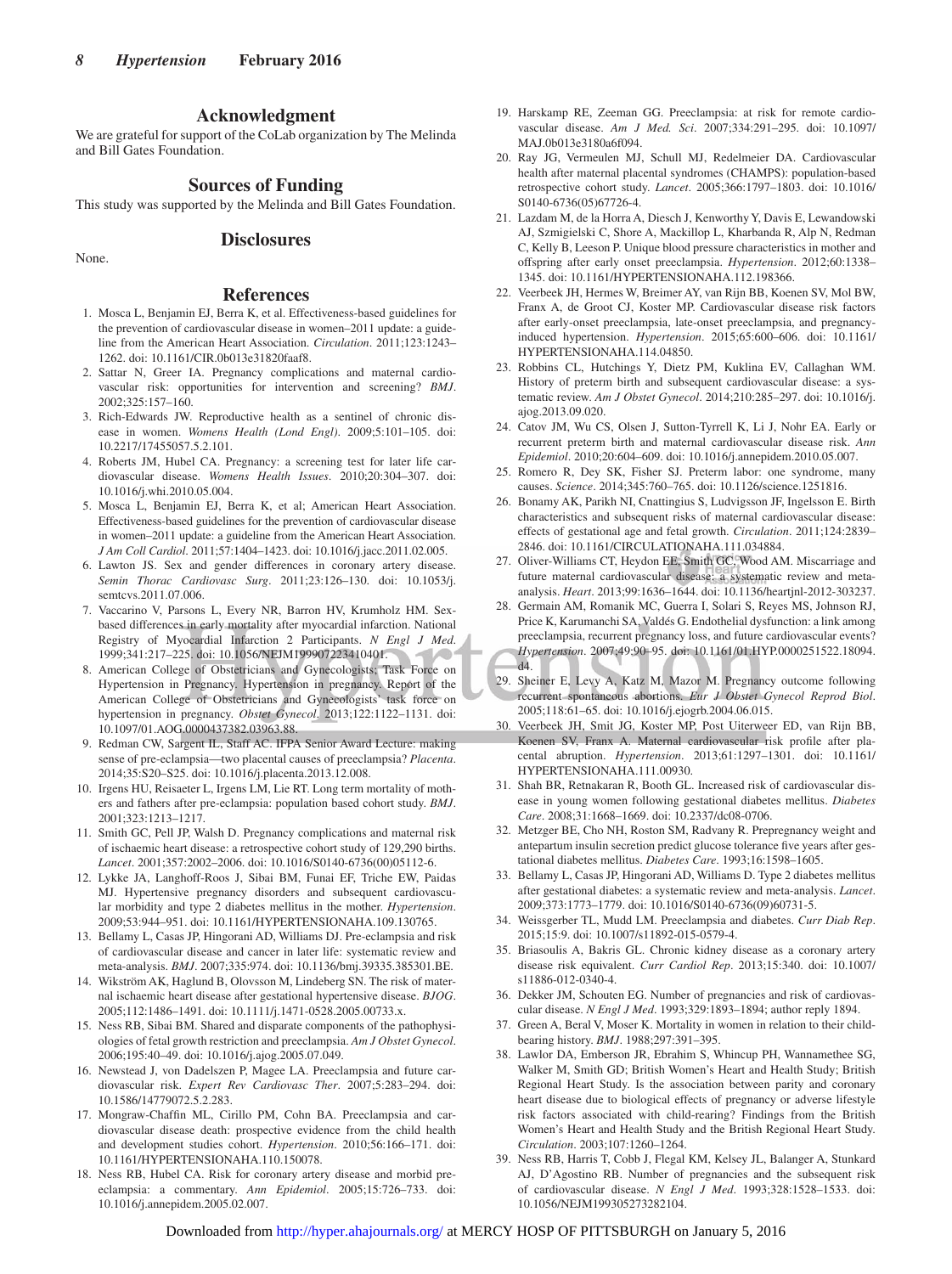- 40. Parikh NI, Cnattingius S, Dickman PW, Mittleman MA, Ludvigsson JF, Ingelsson E. Parity and risk of later-life maternal cardiovascular disease. *Am Heart J*. 2010;159:215–221.e6. doi: 10.1016/j.ahj.2009.11.017.
- 41. Colditz GA, Willett WC, Stampfer MJ, Rosner B, Speizer FE, Hennekens CH. A prospective study of age at menarche, parity, age at first birth, and coronary heart disease in women. *Am J Epidemiol*. 1987;126:861–870.
- 42. Steenland K, Lally C, Thun M. Parity and coronary heart disease among women in the American Cancer Society CPS II population. *Epidemiology*. 1996;7:641–643.
- 43. Ness RB, Cobb J, Harris T, D'Agostino RB. Does number of children increase the rate of coronary heart disease in men? *Epidemiology*. 1995;6:442–445.
- 44. Halland F, deRoo L, Morken NH, Klungsoyr K, Wilcox AJ, Skjaerven R. Association of women's reproductive history with long-term mortality and effect of socioeconomic factors. *Obstet Gynecol*. 2015;126:1181– 1187. doi: 10.1097/AOG.0000000000001155.
- 45. Parikh NI, Cnattingius S, Mittleman MA, Ludvigsson JF, Ingelsson E. Subfertility and risk of later life maternal cardiovascular disease. *Hum Reprod*. 2012;27:568–575. doi: 10.1093/humrep/der400.
- 46. Rich-Edwards JW, Fraser A, Lawlor DA, Catov JM. Pregnancy characteristics and women's future cardiovascular health: an underused opportunity to improve women's health? *Epidemiol Rev*. 2014;36:57–70. doi: 10.1093/epirev/mxt006.
- 47. Eskild A, Romundstad PR, Vatten LJ. Placental weight and birthweight: does the association differ between pregnancies with and without preeclampsia? *Am J Obstet Gynecol*. 2009;201:595.e1–595.e5. doi: 10.1016/j.ajog.2009.06.003.
- 48. Risnes KR, Romundstad PR, Nilsen TI, Eskild A, Vatten LJ. Placental weight relative to birth weight and long-term cardiovascular mortality: findings from a cohort of 31,307 men and women. *Am J Epidemiol*. 2009;170:622–631. doi: 10.1093/aje/kwp182.
- 49. Schwarz EB, Ray RM, Stuebe AM, Allison MA, Ness RB, Freiberg MS, Cauley JA. Duration of lactation and risk factors for maternal cardiovascular disease. *Obstet Gynecol*. 2009;113:974–982. doi: 10.1097/01. AOG.0000346884.67796.ca.
- 50. Liu LX, Arany Z. Maternal cardiac metabolism in pregnancy. *Cardiovasc Res*. 2014;101:545–553. doi: 10.1093/cvr/cvu009.
- 51. Broere-Brown ZA, Schalekamp-Timmermans S, Hofman A, Jaddoe V, Steegers E. Fetal sex dependency of maternal vascular adaptation to pregnancy: a prospective population-based cohort study [published online ahead of print July 14, 2015]. *BJOG*. doi: 10.1111/1471-0528.13519. http://onlinelibrary.wiley.com/doi/10.1111/1471-0528.13519/full. Accessed December 9, 2015.
- 52. Parikh NI, Lloyd-Jones DM, Ning H, Ouyang P, Polak JF, Lima JA, Bluemke D, Mittleman MA. Association of number of live births with left ventricular structure and function. The Multi-Ethnic Study of Atherosclerosis (MESA). *Am Heart J*. 2012;163:470–476. doi: 10.1016/j.ahj.2011.12.011.
- 53. Martin U, Davies C, Hayavi S, Hartland A, Dunne F. Is normal pregnancy atherogenic? *Clin Sci (Lond)*. 1999;96:421–425.
- 54. Ness RB, Roberts JM. Heterogeneous causes constituting the single syndrome of preeclampsia: a hypothesis and its implications. *Am J Obstet Gynecol*. 1996;175:1365–1370.
- 55. Buurma AJ, Turner RJ, Driessen JH, Mooyaart AL, Schoones JW, Bruijn JA, Bloemenkamp KW, Dekkers OM, Baelde HJ. Genetic variants in preeclampsia: a meta-analysis. *Hum Reprod Update*. 2013;19:289–303. doi: 10.1093/humupd/dms060.
- 56. Johnson MP, Brennecke SP, East CE, et al; FINNPEC Study Group. Genetic dissection of the pre-eclampsia susceptibility locus on chromosome 2q22 reveals shared novel risk factors for cardiovascular disease. *Mol Hum Reprod*. 2013;19:423–437. doi: 10.1093/molehr/gat011.
- 57. Redman CW, Sacks GP, Sargent IL. Preeclampsia: an excessive maternal inflammatory response to pregnancy. *Am J Obstet Gynecol*. 1999;180(2 pt 1):499–506.
- 58. Ross R. Atherosclerosis is an inflammatory disease. *Am Heart J*. 1999;138(5 pt 2):S419–S420.
- 59. Ross R. Atherosclerosis–an inflammatory disease. *N Engl J Med*. 1999;340:115–126. doi: 10.1056/NEJM199901143400207.
- 60. Rosing U, Samsioe G, Olund A, Johansson B, Kallner A. Serum levels of apolipoprotein A-I, A-II and HDL-cholesterol in second half of normal pregnancy and in pregnancy complicated by pre-eclampsia. *Horm Metab Res*. 1989;21:376–382. doi: 10.1055/s-2007-1009242.
- 61. Hubel CA, Lyall F, Weissfeld L, Gandley RE, Roberts JM. Small lowdensity lipoproteins and vascular cell adhesion molecule-1 are increased in association with hyperlipidemia in preeclampsia. *Metabolism*. 1998;47:1281–1288.
- 62. Sattar N, Bendomir A, Berry C, Shepherd J, Greer IA, Packard CJ. Lipoprotein subfraction concentrations in preeclampsia: pathogenic parallels to atherosclerosis. *Obstet Gynecol*. 1997;89:403–408. doi: 10.1016/ S0029-7844(96)00514-5.
- 63. Wetzka B, Winkler K, Kinner M, Friedrich I, März W, Zahradnik HP. Altered lipid metabolism in preeclampsia and HELLP syndrome: links to enhanced platelet reactivity and fetal growth. *Semin Thromb Hemost*. 1999;25:455–462. doi: 10.1055/s-2007-994950.
- 64. Ware-Jauregui S, Sanchez SE, Zhang C, Laraburre G, King IB, Williams MA. Plasma lipid concentrations in pre-eclamptic and normotensive Peruvian women. *Int J Gynaecol Obstet*. 1999;67:147–155.
- 65. Staff AC, Dechend R, Pijnenborg R. Learning from the placenta: acute atherosis and vascular remodeling in preeclampsia-novel aspects for atherosclerosis and future cardiovascular health. *Hypertension*. 2010;56:1026–1034. doi: 10.1161/HYPERTENSIONAHA.110.157743.
- 66. Barden A. Pre-eclampsia: contribution of maternal constitutional factors and the consequences for cardiovascular health. *Clin Exp Pharmacol Physiol*. 2006;33:826–830. doi: 10.1111/j.1440-1681.2006.04448.x.
- 67. Wikström AK, Stephansson O, Cnattingius S. Tobacco use during pregnancy and preeclampsia risk: effects of cigarette smoking and snuff. *Hypertension*. 2010;55:1254–1259. doi: 10.1161/HYPERTENSIONAHA.109.147082.
- 68. Cudmore M, Ahmad S, Al-Ani B, Fujisawa T, Coxall H, Chudasama K, Devey LR, Wigmore SJ, Abbas A, Hewett PW, Ahmed A. Negative regulation of soluble Flt-1 and soluble endoglin release by heme oxygenase-1. *Circulation*. 2007;115:1789–1797. doi: 10.1161/ CIRCULATIONAHA.106.660134.
- 69. Jeyabalan A, Powers RW, Durica AR, Harger GF, Roberts JM, Ness RB. Cigarette smoke exposure and angiogenic factors in pregnancy and preeclampsia. *Am J Hypertens*. 2008;21:943–947. doi: 10.1038/ajh.2008.219.
- 70. Magnussen EB, Vatten LJ, Lund-Nilsen TI, Salvesen KA, Davey Smith G, Romundstad PR. Prepregnancy cardiovascular risk factors as predictors of pre-eclampsia: population based cohort study. *BMJ*. 2007;335:978. doi: 10.1136/bmj.39366.416817.BE.
- 71. Magnussen EB, Vatten LJ, Smith GD, Romundstad PR. Hypertensive disorders in pregnancy and subsequently measured cardiovascular risk factors. *Obstet Gynecol*. 2009;114:961–970. doi: 10.1097/AOG.0b013e3181bb0dfc.
- 72. Romundstad PR, Magnussen EB, Smith GD, Vatten LJ. Hypertension in pregnancy and later cardiovascular risk: common antecedents? *Circulation*. 2010;122:579–584. doi: 10.1161/CIRCULATIONAHA.110.943407.
- 73. Staff AC, Dechend R, Redman CW. Review: preeclampsia, acute atherosis of the spiral arteries and future cardiovascular disease: two new hypotheses. *Placenta*. 2013;34:S73–S78. doi: 10.1016/j.placenta.2012.11.022.
- 74. Melchiorre K, Sharma R, Thilaganathan B. Cardiovascular implications in preeclampsia: an overview. *Circulation*. 2014;130:703–714. doi: 10.1161/ CIRCULATIONAHA.113.003664.
- 75. Staff AC, Benton SJ, von Dadelszen P, Roberts JM, Taylor RN, Powers RW, Charnock-Jones DS, Redman CW. Redefining preeclampsia using placenta-derived biomarkers. *Hypertension*. 2013;61:932–942. doi: 10.1161/HYPERTENSIONAHA.111.00250.
- 76. Kvehaugen AS, Dechend R, Ramstad HB, Troisi R, Fugelseth D, Staff AC. Endothelial function and circulating biomarkers are disturbed in women and children after preeclampsia. *Hypertension*. 2011;58:63–69. doi: 10.1161/HYPERTENSIONAHA.111.172387.
- 77. Wolf M, Hubel CA, Lam C, Sampson M, Ecker JL, Ness RB, Rajakumar A, Daftary A, Shakir AS, Seely EW, Roberts JM, Sukhatme VP, Karumanchi SA, Thadhani R. Preeclampsia and future cardiovascular disease: potential role of altered angiogenesis and insulin resistance. *J Clin Endocrinol Metab*. 2004;89:6239–6243. doi: 10.1210/jc.2004-0548.
- 78. Noori M, Donald AE, Angelakopoulou A, Hingorani AD, Williams DJ. Prospective study of placental angiogenic factors and maternal vascular function before and after preeclampsia and gestational hypertension. *Circulation*. 2010;122:478–487. doi: 10.1161/CIRCULATIONAHA.109.895458.
- 79. Saxena AR, Karumanchi SA, Brown NJ, Royle CM, McElrath TF, Seely EW. Increased sensitivity to angiotensin II is present postpartum in women with a history of hypertensive pregnancy. *Hypertension*. 2010;55:1239– 1245. doi: 10.1161/HYPERTENSIONAHA.109.147595.
- 80. Hubel CA, Wallukat G, Wolf M, Herse F, Rajakumar A, Roberts JM, Markovic N, Thadhani R, Luft FC, Dechend R. Agonistic angiotensin II type 1 receptor autoantibodies in postpartum women with a history of preeclampsia. *Hypertension*. 2007;49:612–617. doi: 10.1161/01. HYP.0000256565.20983.d4.
- 81. Bytautiene E, Bulayeva N, Bhat G, Li L, Rosenblatt KP, Saade GR. Longterm alterations in maternal plasma proteome after sFlt1-induced preeclampsia in mice. *Am J Obstet Gynecol*. 2013;208:388.e1–388.e10. doi: 10.1016/j.ajog.2013.01.042.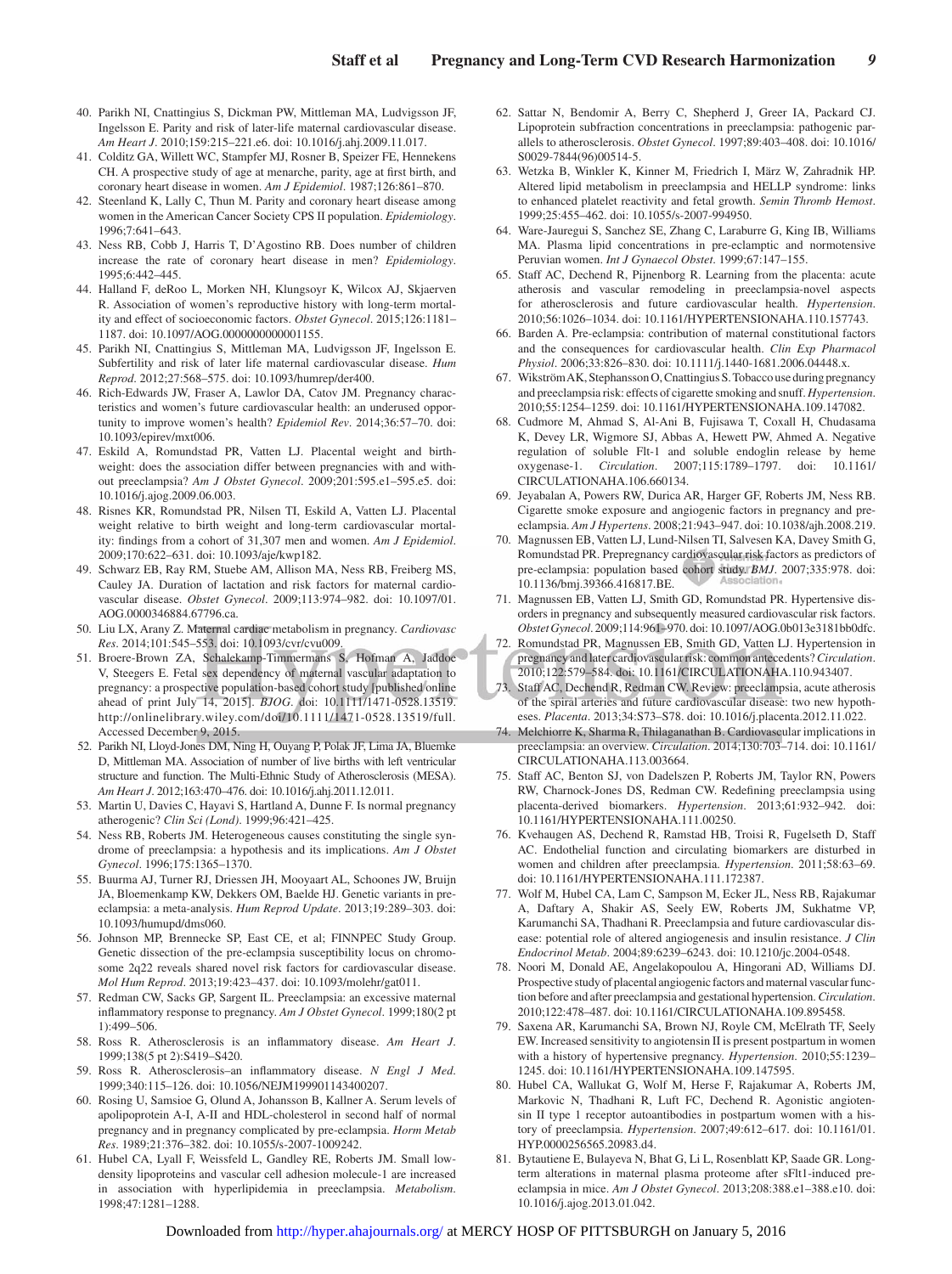- 82. Lin C, Rajakumar A, Plymire DA, Verma V, Markovic N, Hubel CA. Maternal endothelial progenitor colony-forming units with macrophage characteristics are reduced in preeclampsia. *Am J Hypertens*. 2009;22:1014–1019. doi: 10.1038/ajh.2009.101.
- 83. Autiero M, Waltenberger J, Communi D, et al. Role of PlGF in the intraand intermolecular cross talk between the VEGF receptors Flt1 and Flk1. *Nat Med*. 2003;9:936–943. doi: 10.1038/nm884.
- 84. Li B, Sharpe EE, Maupin AB, Teleron AA, Pyle AL, Carmeliet P, Young PP. VEGF and PlGF promote adult vasculogenesis by enhancing EPC recruitment and vessel formation at the site of tumor neovascularization. *FASEB J*. 2006;20:1495–1497. doi: 10.1096/fj.05-5137fje.
- 85. Melchiorre K, Sutherland GR, Liberati M, Thilaganathan B. Preeclampsia is associated with persistent postpartum cardiovascular impairment. *Hypertension*. 2011;58:709–715. doi: 10.1161/HYPERTENSIONAHA.111.176537.
- 86. Kane GC, Karon BL, Mahoney DW, Redfield MM, Roger VL, Burnett JC Jr, Jacobsen SJ, Rodeheffer RJ. Progression of left ventricular diastolic dysfunction and risk of heart failure. *JAMA*. 2011;306:856–863. doi: 10.1001/jama.2011.1201.
- 87. Redfield MM, Jacobsen SJ, Burnett JC Jr, Mahoney DW, Bailey KR, Rodeheffer RJ. Burden of systolic and diastolic ventricular dysfunction in the community: appreciating the scope of the heart failure epidemic. *JAMA*. 2003;289:194–202.
- 88. Roberts JM, Catov JM. Pregnancy is a screening test for later life cardiovascular disease: now what? Research recommendations. *Womens Health Issues*. 2012;22:e123–e128. doi: 10.1016/j.whi.2012.01.001.
- 89. Pinsky JL, Branch LG, Jette AM, Haynes SG, Feinleib M, Cornoni-Huntley JC, Bailey KR. Framingham Disability Study: relationship of disability to cardiovascular risk factors among persons free of diagnosed cardiovascular disease. *Am J Epidemiol*. 1985;122:644–656.
- 90. Lenderink T, Heeschen C, Fichtlscherer S, Dimmeler S, Hamm CW, Zeiher AM, Simoons ML, Boersma E; CAPTURE Investigators. Elevated placental growth factor levels are associated with adverse outcomes at four-year follow-up in patients with acute coronary syndromes. *J Am Coll Cardiol*. 2006;47:307–311. doi: 10.1016/j.jacc.2005.08.063.
- 91. National Institute for Health and Clinical Excellence. *Hypertension in Pregnancy: the Management of Hypertensive Disorders During Pregnancy (Clinical Guideline 107)*. London: RCOG Press; 2010.
- 92. Myatt L, Redman CW, Staff AC, Hansson S, Wilson ML, Laivuori H, Poston L, Roberts JM; Global Pregnancy CoLaboratory. Strategy for standardization of preeclampsia research study design. *Hypertension*. 2014;63:1293–1301. doi: 10.1161/HYPERTENSIONAHA.113.02664.
- 93. Burton GJ, Sebire NJ, Myatt L, Tannetta D, Wang YL, Sadovsky Y, Staff AC, Redman CW. Optimising sample collection for placental research. *Placenta*. 2014;35:9–22. doi: 10.1016/j.placenta.2013.11.005.
- 94. Burke O, Benton S, Szafranski P, et al. [94-OR]: Extending the scope of individual patient data meta-analyses: merging algorithms for biomarker measurements from heterogeneous laboratory platforms. The CoLAB preeclampsia angiogenic factor study. *Pregnancy Hypertens.* 2015;5:50–51.
- 95. Jaddoe VW, Bakker R, van Duijn CM, van der Heijden AJ, Lindemans J, Mackenbach JP, Moll HA, Steegers EA, Tiemeier H, Uitterlinden AG, Verhulst FC, Hofman A. The Generation R Study Biobank: a resource for epidemiological studies in children and their parents. *Eur J Epidemiol*. 2007;22:917–923. doi: 10.1007/s10654-007-9209-z.
- 96. Kruithof CJ, Kooijman MN, van Duijn CM, et al. The Generation R Study: biobank update 2015. *Eur J Epidemiol*. 2014;29:911–927. doi: 10.1007/s10654-014-9980-6.
- 97. Gishti O, Jaddoe VW, Felix JF, Reiss I, Hofman A, Ikram MK, Steegers EA, Gaillard R. Influence of maternal angiogenic factors during pregnancy on microvascular structure in school-age children. *Hypertension*. 2015;65:722–728. doi: 10.1161/HYPERTENSIONAHA.114.05008.
- 98. Rønningen KS, Paltiel L, Meltzer HM, Nordhagen R, Lie KK, Hovengen R, Haugen M, Nystad W, Magnus P, Hoppin JA. The biobank of the Norwegian Mother and Child Cohort Study: a resource for the next 100 years. *Eur J Epidemiol*. 2006;21:619–625. doi: 10.1007/ s10654-006-9041-x.
- 99. Magnus P, Irgens LM, Haug K, Nystad W, Skjaerven R, Stoltenberg C; MoBa Study Group. Cohort profile: the Norwegian Mother and Child Cohort Study (MoBa). *Int J Epidemiol*. 2006;35:1146–1150. doi: 10.1093/ije/dyl170.
- 100. Harrison S, Petrovic G, Chevassut A, Brook L, Higgins N, Kenworthy Y, Selwood M, Snelgar T, Arnold L, Boardman H, Heneghan C, Leeson P, Redman C, Granne I. Oxfordshire Women and Their Children's Health (OxWATCH): protocol for a prospective cohort feasibility study. *BMJ Open*. 2015;5:e009282. doi: 10.1136/bmjopen-2015-009282.
- 101. Ala-Korpela M. Critical evaluation of 1H NMR metabonomics of serum as a methodology for disease risk assessment and diagnostics. *Clin Chem Lab Med*. 2008;46:27–42. doi: 10.1515/CCLM.2008.006.
- 102. Petersen SE, Matthews PM, Bamberg F, et al. Imaging in population science: cardiovascular magnetic resonance in 100,000 participants of UK Biobank - rationale, challenges and approaches. *J Cardiovasc Magn Reson*. 2013;15:46. doi: 10.1186/1532-429X-15-46.
- 103. GBD 2013 Mortality and Causes of Death Collaborators. Global, regional, and national age-sex specific all-cause and cause-specific mortality for 240 causes of death, 1990–2013: a systematic analysis for the Global Burden of Disease Study 2013. *Lancet*. 2015;385:117–171.
- 104. Seely EW, Rich-Edwards J, Lui J, Nicklas JM, Saxena A, Tsigas E, Levkoff SE. Risk of future cardiovascular disease in women with prior preeclampsia: a focus group study. *BMC Pregnancy Childbirth*. 2013;13:240. doi: 10.1186/1471-2393-13-240.
- 105. Young B, Hacker MR, Rana S. Physicians' knowledge of future vascular disease in women with preeclampsia. *Hypertens Pregnancy*. 2012;31:50– 58. doi: 10.3109/10641955.2010.544955.
- 106. Visintin C, Mugglestone MA, Almerie MQ, Nherera LM, James D, Walkinshaw S; Guideline Development Group. Management of hypertensive disorders during pregnancy: summary of NICE guidance. *BMJ*. 2010;341:c2207.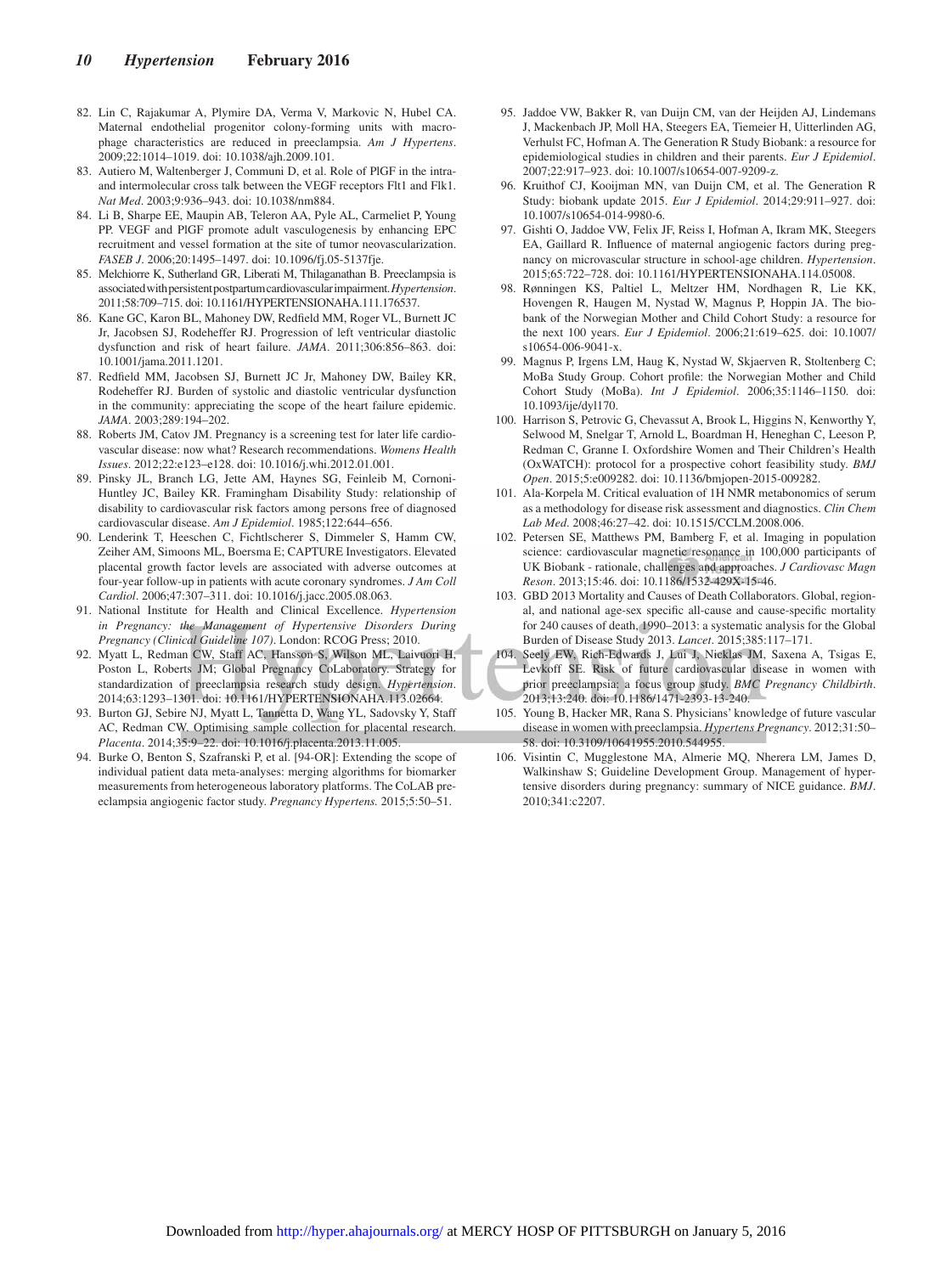# **Online Supplemental file**

Manuscript title:

# PREGNANCY AND LONG-TERM MATERNAL CARDIOVASCULAR HEALTH: PROGRESS THROUGH HARMONIZATION OF RESEARCH COHORTS AND BIOBANKS

# **By**

Anne Cathrine Staff, Christopher W.G. Redman, David Williams, Paul Leeson, Kjartan Moe, Basky Thilaganathan, Per Magnus, Eric A.P. Steegers, Eleni Z. Tsigas, Roberta B. Ness, Leslie Myatt, Lucilla Poston, James M. Roberts, for the Global Pregnancy Collaboration (CoLab)

# **Corresponding author:**

*Anne Cathrine Staff, Dept. of Obstetrics and Dept. of Gynaecology, Oslo University Hospital, location Ullevål, Kirkeveien 166, Post Box 4956 Nydalen, 0424 Oslo, Norway. Telephone: 0047 41 30 30 81 Fax: 0047 22 11 76 93 E-mail: uxnnaf@ous-hf.no (and a.c.staff@medisin.uio.no)*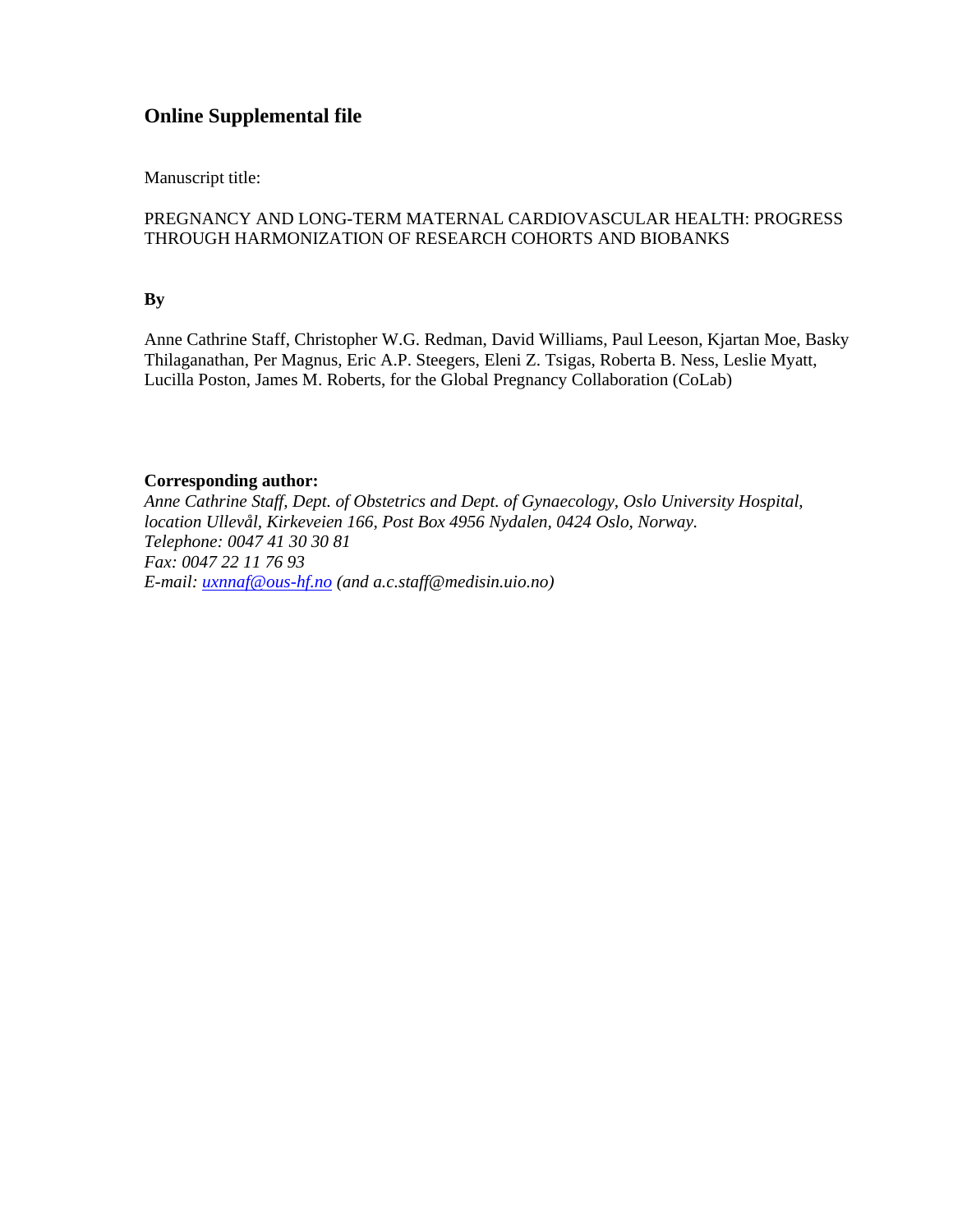# **Supplemental Tables References:**

- (1) Mosca L, Benjamin EJ, Berra K et al. Effectiveness-based guidelines for the prevention of cardiovascular disease in women--2011 update: a guideline from the American Heart Association. *J Am Coll Cardiol*. 2011;57:1404-1423.
- (2) Hypertension in pregnancy. Report of the American College of Obstetricians and Gynecologists' Task Force on Hypertension in Pregnancy. *Obstet Gynecol*. 2013;122:1122- 1131.
- (3) Management of diabetes in pregnancy. *Diabetes Care*. 2015;38 Suppl:S77-79.
- (4) Visintin C, Mugglestone MA, Almerie MQ, Nherera LM, James D, Walkinshaw S. Management of hypertensive disorders during pregnancy: summary of NICE guidance. *BMJ.* 2010;341:c2207.
- (5) National Institute for Health and Clinical Excellence. Diabetes in pregnancy: management of diabetes and its complications from preconception to the postnatal period. 16 Postnatal care. http://www.nice.org.uk/guidance/ng3/chapter/1-recommendations2015.
- (6) The SOMANZ Guideline for the Management of Hypertensive Disorders of Pregnancy, (2014).
- (7) Nankervis A, MacIntyre HD, Moses R, Ross GP, Callaway L, Porter C, et al. ADIPS Consensus Guidelines for the Testing and Diagnosis of Hyperglycaemia in Pregnancy in Australia and New Zealand. 2014.
- (8) Martin BJ, Anderson TJ. Risk prediction in cardiovascular disease: the prognostic significance of endothelial dysfunction. *Can J Cardiol.* 2009;25 Suppl A:15A-20A.
- (9) Modena MG, Bonetti L, Coppi F, Bursi F, Rossi R. Prognostic role of reversible endothelial dysfunction in hypertensive postmenopausal women. *J Am Coll Cardiol.* 2002;40:505-510.
- (10) Perticone F, Ceravolo R, Pujia A, Ventura G, Iacopino S, Scozzafava A, Ferraro A, Chello M, Mastroroberto P, Verdecchia P, Schillaci G. Prognostic significance of endothelial dysfunction in hypertensive patients. *Circulation.* 2001;104:191-196.
- (11) Xu Y, Arora RC, Hiebert BM, Lerner B, Szwajcer A, McDonald K, Rigatto C, Komenda P, Sood MM, Tangri N. Non-invasive endothelial function testing and the risk of adverse outcomes: a systematic review and meta-analysis. *Eur Heart J Cardiovasc Imaging.* 2014;15:736-746.
- (12) Vlachopoulos C, Aznaouridis K, Stefanadis C. Prediction of cardiovascular events and allcause mortality with arterial stiffness: a systematic review and meta-analysis. *J Am Coll Cardiol.* 2010;55:1318-1327.
- (13) Mancia G, Fagard R, Narkiewicz K et al. 2013 ESH/ESC guidelines for the management of arterial hypertension: the Task Force for the Management of Arterial Hypertension of the European Society of Hypertension (ESH) and of the European Society of Cardiology (ESC). *Eur Heart J.* 2013;34:2159-2219.
- (14) Van Bortel LM, Laurent S, Boutouyrie P, Chowienczyk P, Cruickshank JK, De BT, Filipovsky J, Huybrechts S, Mattace-Raso FU, Protogerou AD, Schillaci G, Segers P, Vermeersch S, Weber T. Expert consensus document on the measurement of aortic stiffness in daily practice using carotid-femoral pulse wave velocity. *J Hypertens.* 2012;30:445-448.
- (15) Shirwany NA, Zou MH. Arterial stiffness: a brief review. *Acta Pharmacol Sin.* 2010;31:1267-1276.
- (16) Wilkinson IB, Fuchs SA, Jansen IM, Spratt JC, Murray GD, Cockcroft JR, Webb DJ. Reproducibility of pulse wave velocity and augmentation index measured by pulse wave analysis. *J Hypertens.* 1998;16:2079-2084.
- (17) Williams B, Lacy PS, Thom SM, Cruickshank K, Stanton A, Collier D, Hughes AD, Thurston H, O'Rourke M. Differential impact of blood pressure-lowering drugs on central aortic pressure and clinical outcomes: principal results of the Conduit Artery Function Evaluation (CAFE) study. *Circulation.* 2006;113:1213-1225.
- (18) Weber T, Auer J, O'Rourke MF, Kvas E, Lassnig E, Lamm G, Stark N, Rammer M, Eber B.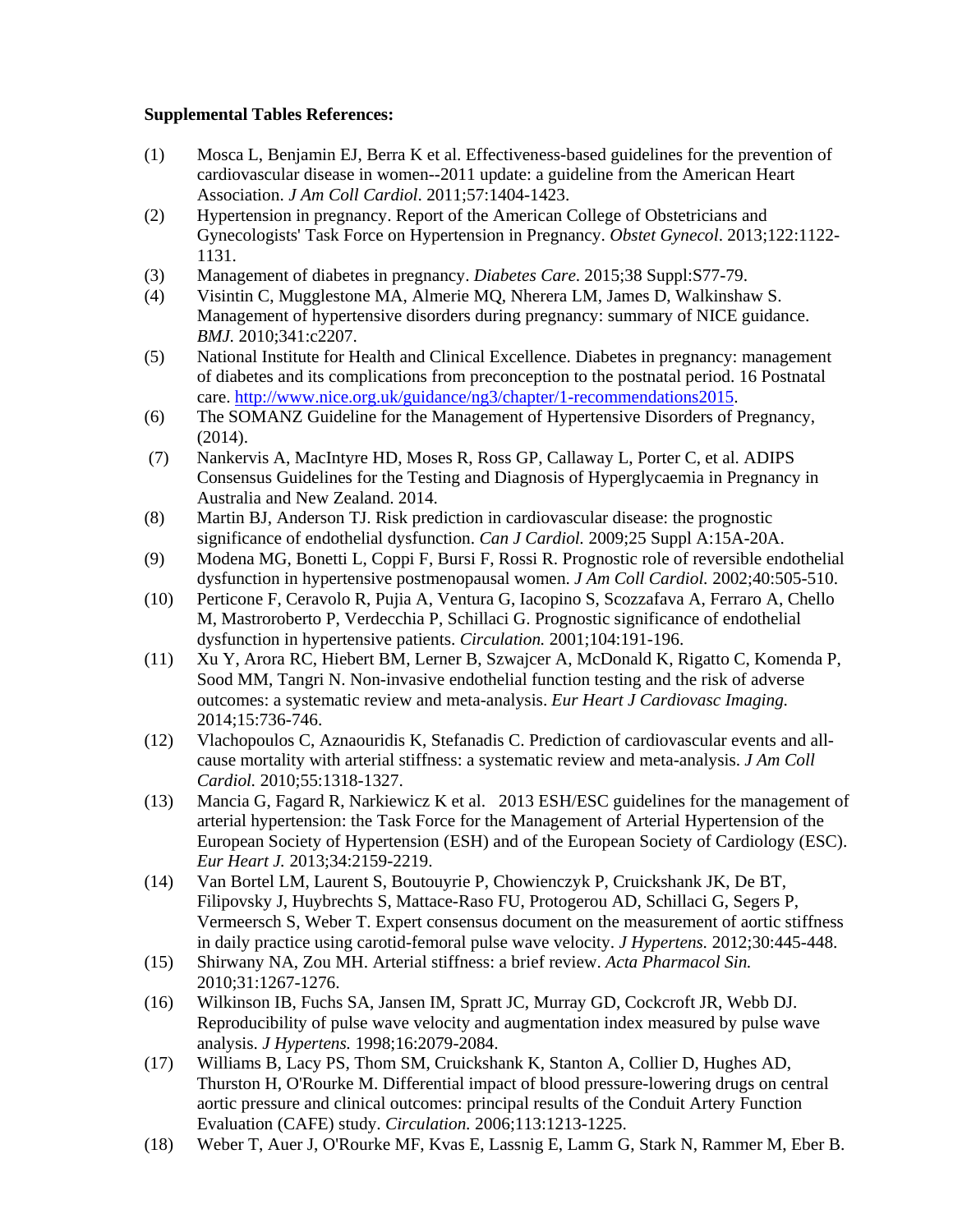Increased arterial wave reflections predict severe cardiovascular events in patients undergoing percutaneous coronary interventions. *Eur Heart J.* 2005;26:2657-2663.

- (19) Vanoli D, Wiklund U, Lindqvist P, Henein M, Naslund U. Successful novice's training in obtaining accurate assessment of carotid IMT using an automated ultrasound system. *Eur Heart J Cardiovasc Imaging.* 2014;15:637-642.
- (20) Den Ruijter HM, Peters SA, Anderson TJ, Britton AR, Dekker JM, Eijkemans MJ, Engstrom G, Evans GW, de GJ, Grobbee DE, Hedblad B, Hofman A, Holewijn S, Ikeda A, Kavousi M, Kitagawa K, Kitamura A, Koffijberg H, Lonn EM, Lorenz MW, Mathiesen EB, Nijpels G, Okazaki S, O'leary DH, Polak JF, Price JF, Robertson C, Rembold CM, Rosvall M, Rundek T, Salonen JT, Sitzer M, Stehouwer CD, Witteman JC, Moons KG, Bots ML. Common carotid intima-media thickness measurements in cardiovascular risk prediction: a meta-analysis. *JAMA.* 2012;308:796-803.
- (21) van den Oord SC, Akkus Z, Roeters van Lennep JE, Bosch JG, van der Steen AF, Sijbrands EJ, Schinkel AF. Assessment of subclinical atherosclerosis and intraplaque neovascularization using quantitative contrast-enhanced ultrasound in patients with familial hypercholesterolemia. *Atherosclerosis.* 2013;231:107-113.
- (22) Lewandowski AJ, Davis EF, Yu G, Digby JE, Boardman H, Whitworth P, Singhal A, Lucas A, McCormick K, Shore AC, Leeson P. Elevated blood pressure in preterm-born offspring associates with a distinct antiangiogenic state and microvascular abnormalities in adult life. *Hypertension.* 2015;65:607-614.
- (23) Melchiorre K, Sutherland GR, Liberati M, Thilaganathan B. Preeclampsia is associated with persistent postpartum cardiovascular impairment. *Hypertension.* 2011;58:709-715.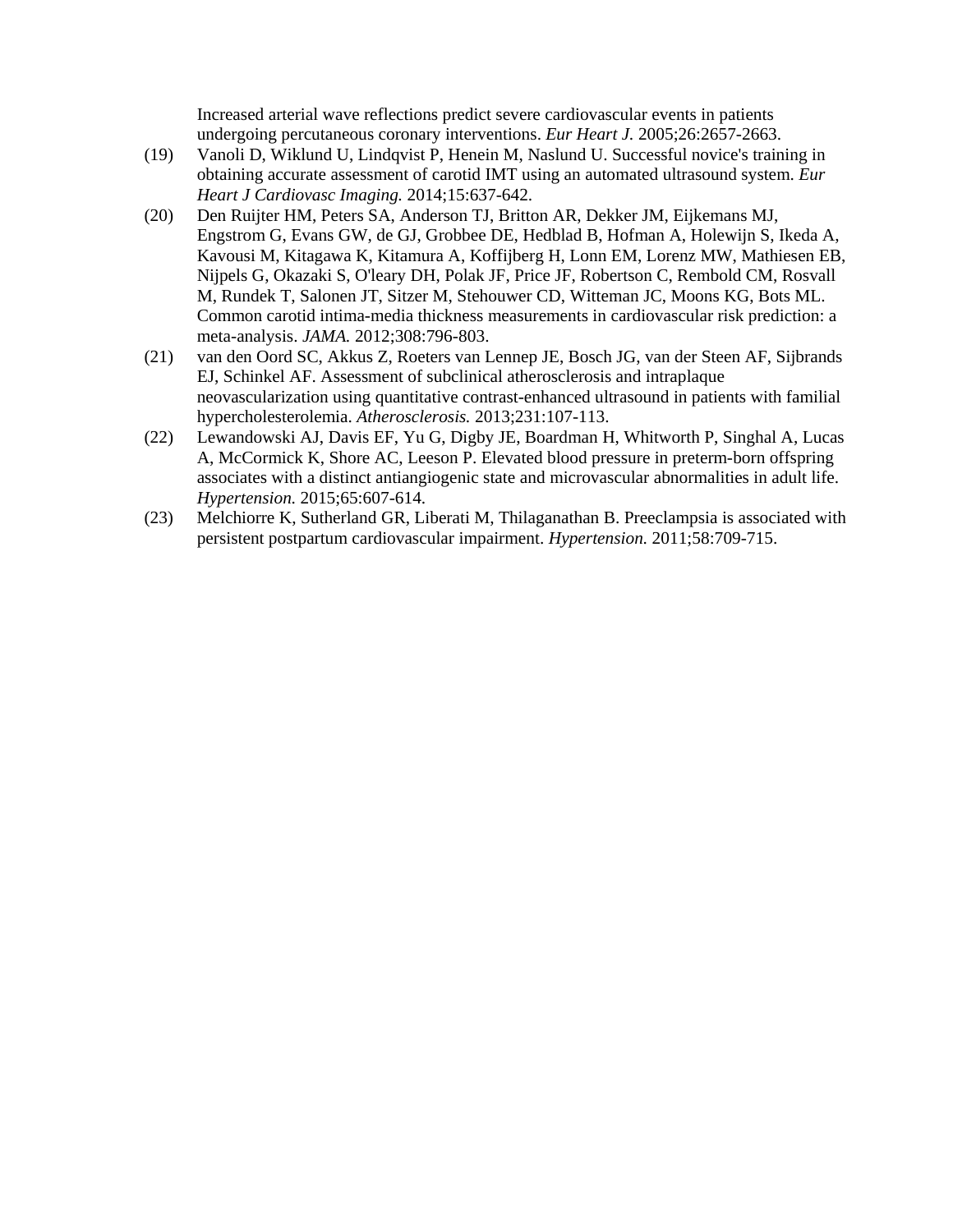# **S1. Examples of current guidelines on clinical follow-up for future cardiovascular disease (CVD) after a pregnancy outcome associated with increased CVD risk** .

BP: blood pressure; FGR: fetal growth restriction; GDM: gestational diabetes mellitus; OGTT: Oral glucose tolerance test; PE: preeclampsia

| <b>Pregnancy</b><br>outcome | Preeclampsia,<br>FGR, GDM and<br><b>Premature</b><br><b>Delivery</b>                                                                                                          | <b>Hypertensive Disorder of</b><br><b>Pregnancy</b>                                                                                                                                                       | <b>Gestational Diabetes Mellitus</b>                                                                                                                                                                                      |
|-----------------------------|-------------------------------------------------------------------------------------------------------------------------------------------------------------------------------|-----------------------------------------------------------------------------------------------------------------------------------------------------------------------------------------------------------|---------------------------------------------------------------------------------------------------------------------------------------------------------------------------------------------------------------------------|
| AHA <sup>I</sup>            | <b>Assessments:</b><br>BP, Lipids, Fasting<br>blood glucose, BMI<br><b>Lifestyle advice:</b><br>BMI < 25 kg/m <sup>2</sup><br>Healthy diet<br>Physical activity<br>No smoking |                                                                                                                                                                                                           |                                                                                                                                                                                                                           |
| ACOG <sup>2</sup>           |                                                                                                                                                                               | <b>Assessments</b> (yearly if<br>preterm PE/recurrent PE): BP,<br>Lipids, Fasting blood glucose,<br><b>BMI</b><br><b>Lifestyle advice:</b><br>Maintain maternal weight<br>Physical activity<br>No smoking | <b>Assessments:</b><br>OGTT (6 weeks postpartum)                                                                                                                                                                          |
| ADA <sup>3</sup>            |                                                                                                                                                                               |                                                                                                                                                                                                           | <b>Assessments:</b><br>Screen for diabetes (6-12 weeks<br>postpartum and every 1-3 years)                                                                                                                                 |
| NICE <sup>4,5</sup>         |                                                                                                                                                                               | <b>Information:</b><br>Increased risk of gestational<br>hypertension/PE in future<br>pregnancy<br>Increased risk of hypertension<br>and its complications later in<br>life                                | <b>Information:</b><br>GDM risk next pregnancy<br>Symptoms of hyperglycemia<br><b>Assessments:</b><br>Fasting plasma glucose before<br>hospital discharge and 6-13 weeks<br>postpartum<br>Test for diabetes when planning |
|                             |                                                                                                                                                                               | Lifestyle advice:<br>Maintain maternal weight<br>(BMI 18.5-24.9 kg/m <sup>2</sup> ).<br>Healthy diet                                                                                                      | next pregnancy<br><b>Lifestyle advice:</b><br>Maintain maternal weight<br>Healthy diet<br>Physical activity                                                                                                               |
| SOMANZ <sup>6</sup>         |                                                                                                                                                                               | <b>Assessments:</b><br>BP (yearly)<br>Lipids (every 5 years)<br>Glucose (every 5 years)<br>Lifestyle advice:<br>Maintain maternal weight<br>Healthy diet<br>Physical activity<br>No smoking               |                                                                                                                                                                                                                           |
| ADIPS <sup>7</sup>          |                                                                                                                                                                               |                                                                                                                                                                                                           | Assessments:<br>OGTT (6-12 weeks postpartum)<br>Fasting plasma glucose/HbA1C (at<br>least every 1-2 years)                                                                                                                |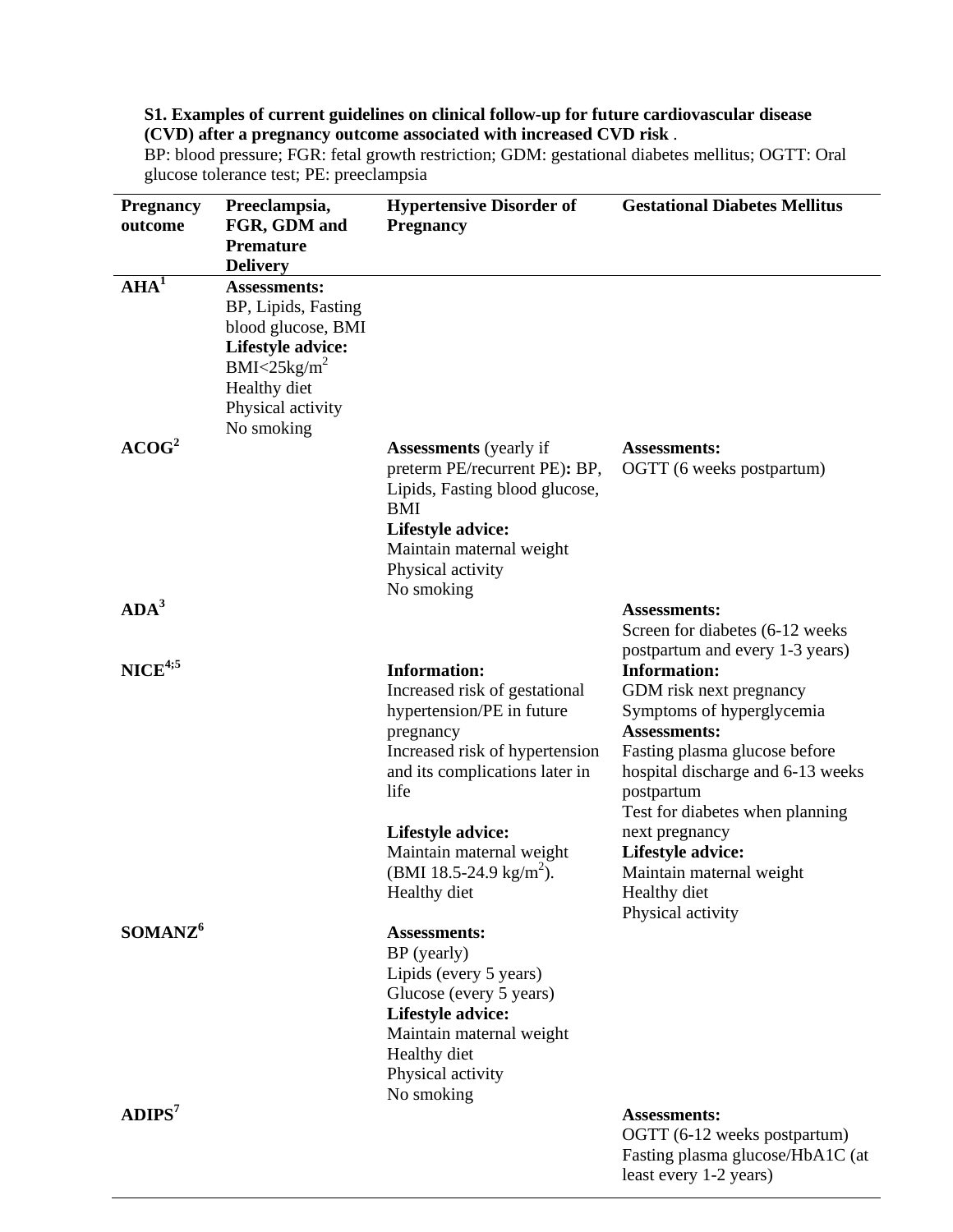#### **S2.**

**A suggestion of current most sensible options for extended cardiovascular phenotyping in a long-term follow-up clinical research setting after pregnancy complications (also including women with uncomplicated pregnancies), provided local available necessary skills and resources.** 

*Macrovasculature (Function - Endothelial).* A plethora of studies have shown that impaired endothelial function is associated with increased risk of  $CVD$ ,  $8-10$  representing an important factor in the pathogenesis of atherosclerosis, hypertension and heart failure. Furthermore, endothelial function is known to be significantly altered during pregnancy in preeclampsia and in other hypertensive pregnancy disorders as well as for several years after pregnancy. However, studies that have addressed this question are still relatively small and often lack pre-pregnancy testing data. Therefore, we believe there remains a need to assess endothelial function in larger linked datasets to gather definitive information.

Non-invasive endothelial testing methods typically involve measurement of a change in a vascular parameter that is endothelial-dependent, e.g. brachial artery diameter or microvascular blood flow, in response to a reactive hyperemic stimulus. Reported methods include flow-mediated vasodilation (FMD), peripheral artery tonometry (PAT) and other reactive hyperemic index devices.<sup>11</sup> All have been validated as being endothelial-dependent and choice should be based on the local expertise of the center in measurement of endothelial function.

*Macrovasculature (Function – Arterial Stiffness).* Measurement of arterial stiffness provides additional information on large artery structure and function. It is also closely linked to CVD endpoints $12$  and is recommended in the evaluation of hypertension, according to European guidelines.13 Typically arterial stiffness is measured as carotid-femoral pulse wave velocity (PWV) by applanation tonometry and extensive guidelines for measuring PWV have been published by van Bortel et al.<sup>14</sup> Most techniques for assessment of arterial stiffness based on applanation tonometry also apply pulse wave analysis (PWA) techniques to generate the augmentation index (AIx) which is related to how the reflected pulse wave alters the pulse profile.<sup>15</sup> This measure is reproducible<sup>16</sup> and predicts cardiovascular disease in hypertensive patients<sup>17</sup> and those undergoing percutaneous coronary intervention  $(PCI)$ .<sup>18</sup> However, the measure does not exclusively characterize central arterial stiffness being altered by heart rate and the peripheral vasculature. Therefore we suggest this measure should not be collected as the only measure of vascular stiffness, but rather as an adjunct to pulse wave velocity.

*Macrovasculature (Structure).* Information on structural changes of potential relevance to atherosclerotic or hypertensive heart disease can be gathered by measuring carotid vessel changes with ultrasound. These measures include carotid intima-media thickness (CIMT), which is highly reproducible,<sup>19</sup> and also presence of plaque. CIMT alone may not predict CVD beyond traditional risk factors for CVD,<sup>20;21</sup> but the presence of plaque does appear to allow better risk stratification. Therefore, we suggest carotid imaging should be considered in an extended vascular phenotyping dataset.

*Microvasculature.* Assessment of capillary rarefaction or microvessel structure<sup>22</sup> involves analysis of the microcirculation in the tongue, retina or dorsal finger. Each of these microvascular beds are under different physiological control and also have different embryological origins. However, altered microvascular rarefaction is observed early in the onset of preeclampsia and changes in the microcirculation are seen during the development of several vascular conditions such as hypertension. Therefore analysis of the microcirculation may be of interest to understand the pathway between hypertensive pregnancy disorders and cardiovascular disease. Current techniques based on capillaroscopy of the skin or subungual microvasculature are time-consuming although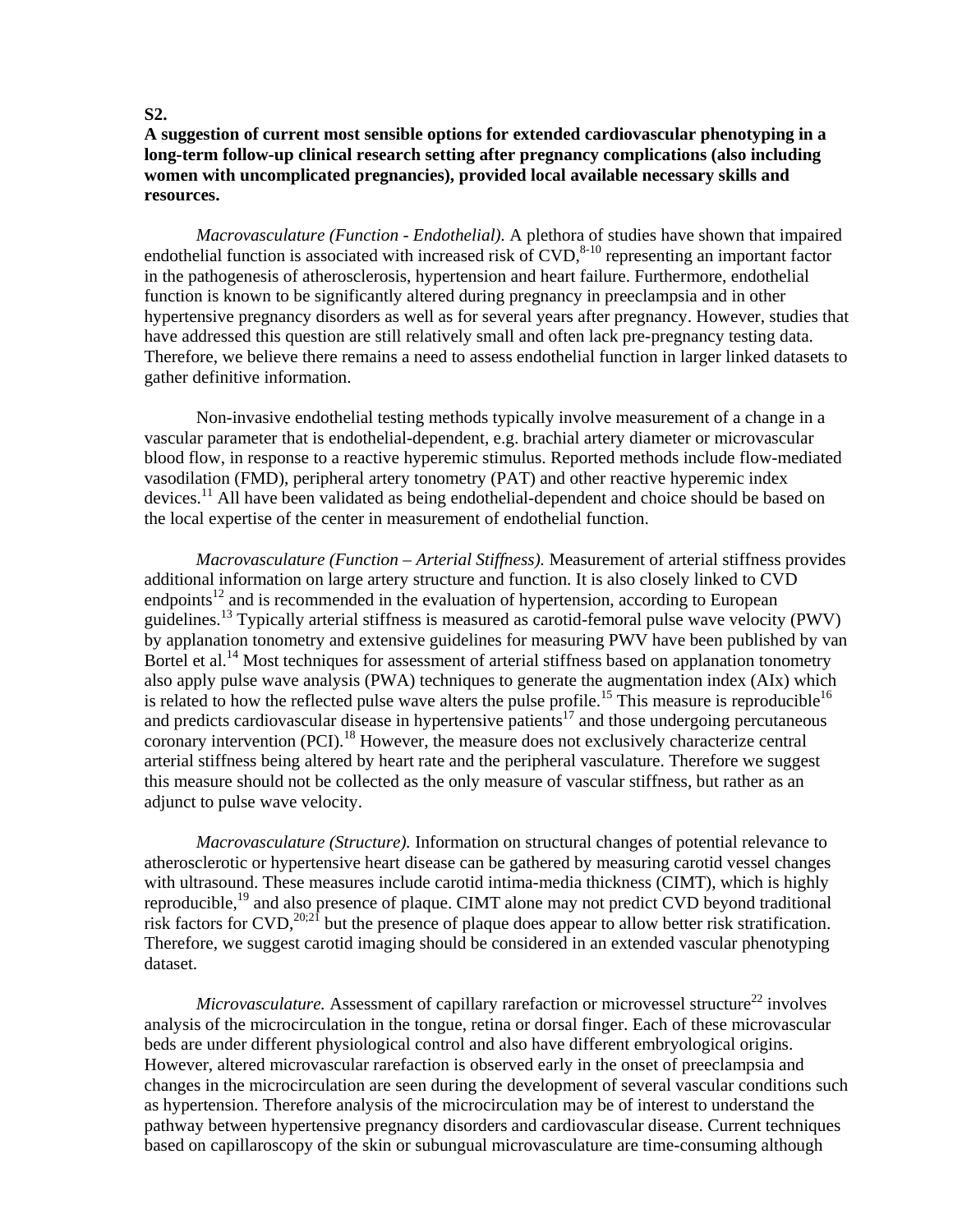retinal imaging is relatively rapid. We suggest, where there is appropriate expertise, microvascular measures in an "extended" dataset follow-up after pregnancy to study how women after a history of pregnancy complications associated with future CVD differ from those without these pregnancy complications.

*Cardiac.* There is particular interest in the impact of pregnancy on cardiac function and therefore, in centers with appropriate expertise, we suggest to include cardiac echocardiography in longitudinal studies to characterize cardiac structure and function, $^{23}$  ideally also including prepregnancy evaluations.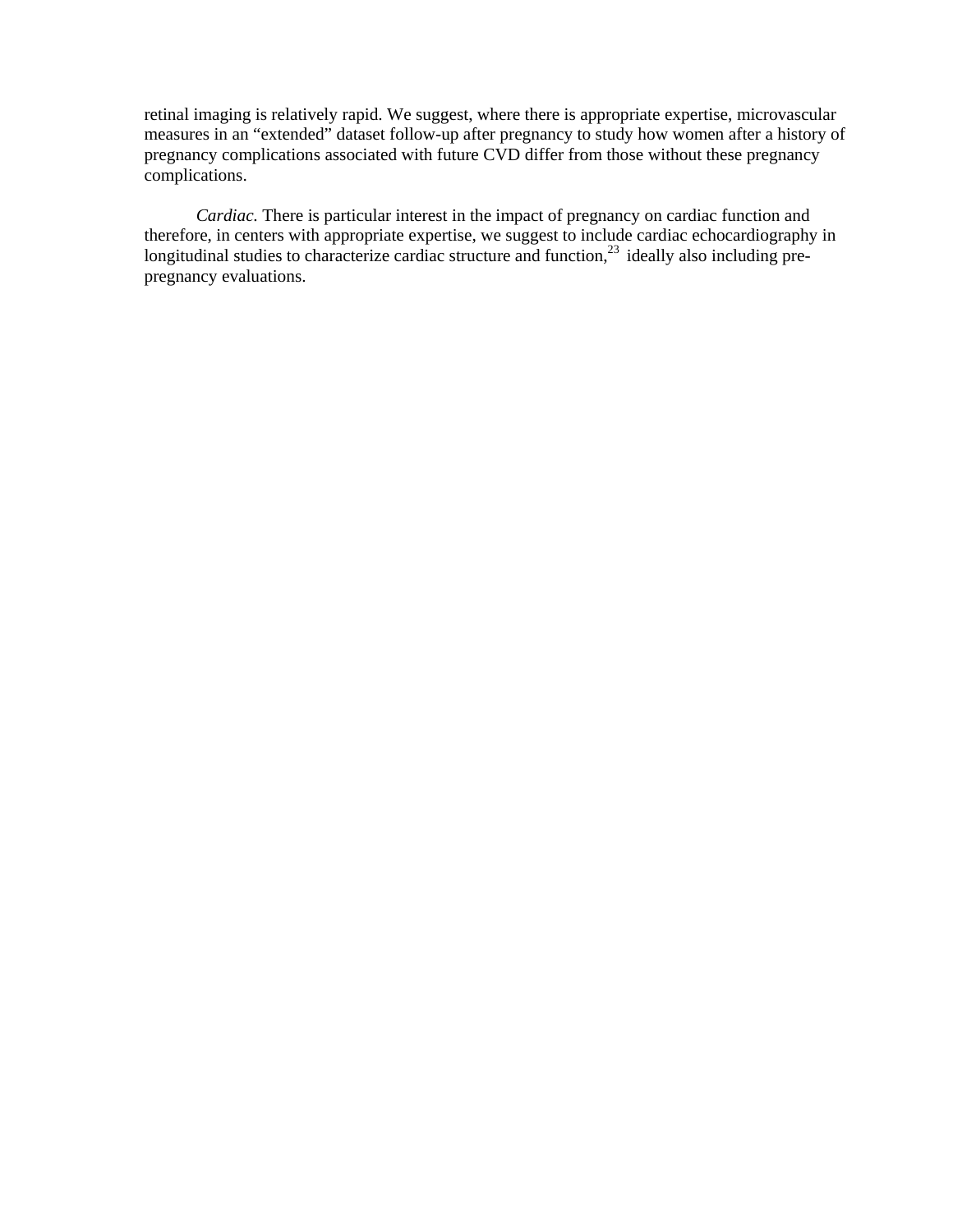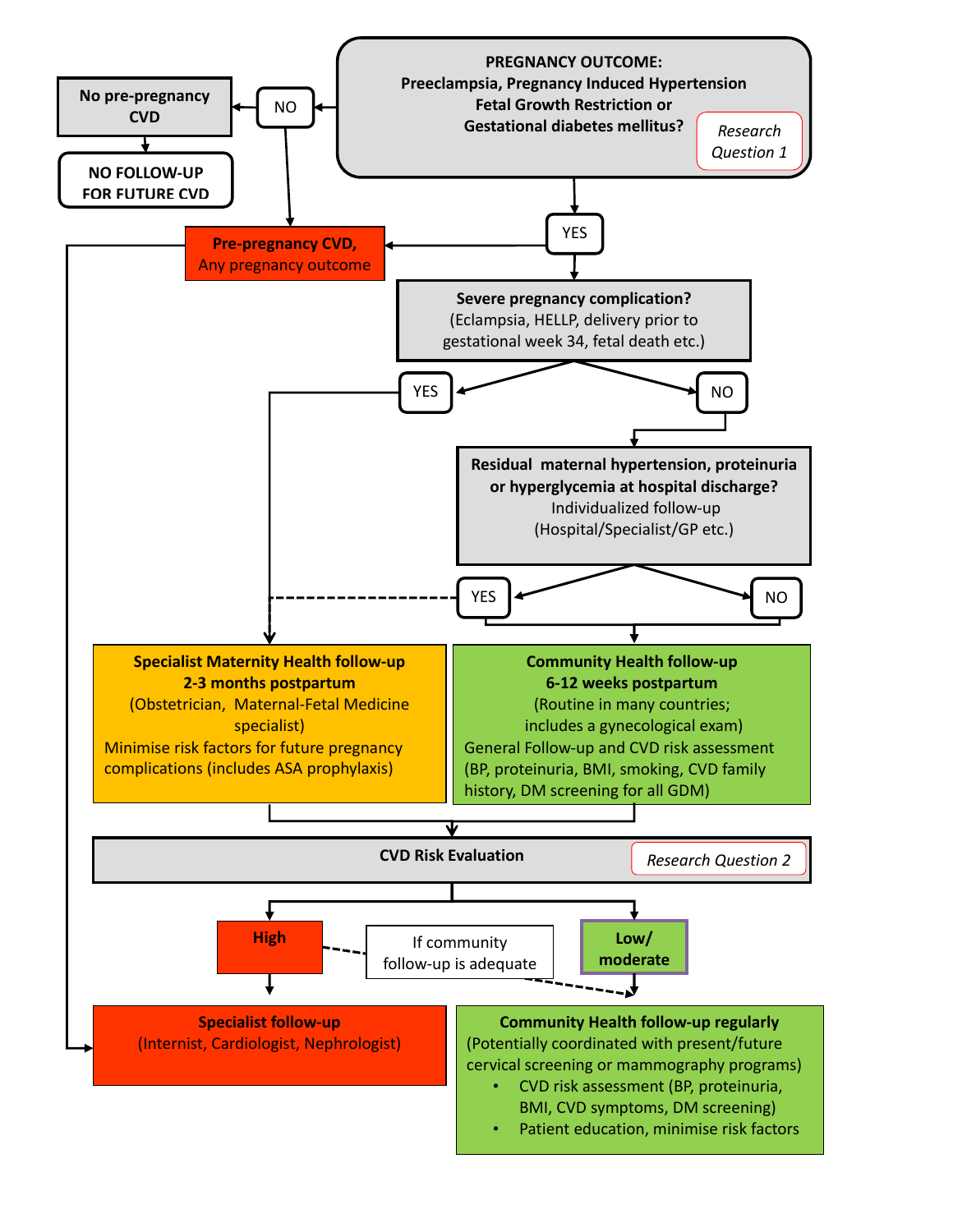# **Supplemental Figure S1. An example of follow-up flow chart after 3 categories of complicated pregnancies associated with increased risk for future cardiovascular disease (CVD).**

ASA: Acetylic Salicylic Acid (low-dose). HELLP: Hemolysis, elevated liver enzymes, low platelets syndrome.

*Italic Text- Remaining Research Questions:* 

- *1. Which biomarkers (before or during pregnancy) can best predict CVD risk in young women?*
- *2. Which biomarkers (postpartum or any time point after pregnancy) can best predict CVD risk in young women?*

Green colour: Community Health Level (e.g. General Practitioner: GP)

Orange colour: Specialist Maternity Health Care (e.g. Obstetrician)

Red colour: Specialist Medical Care (e.g. Internist, Cardiologist, Nephrologist)